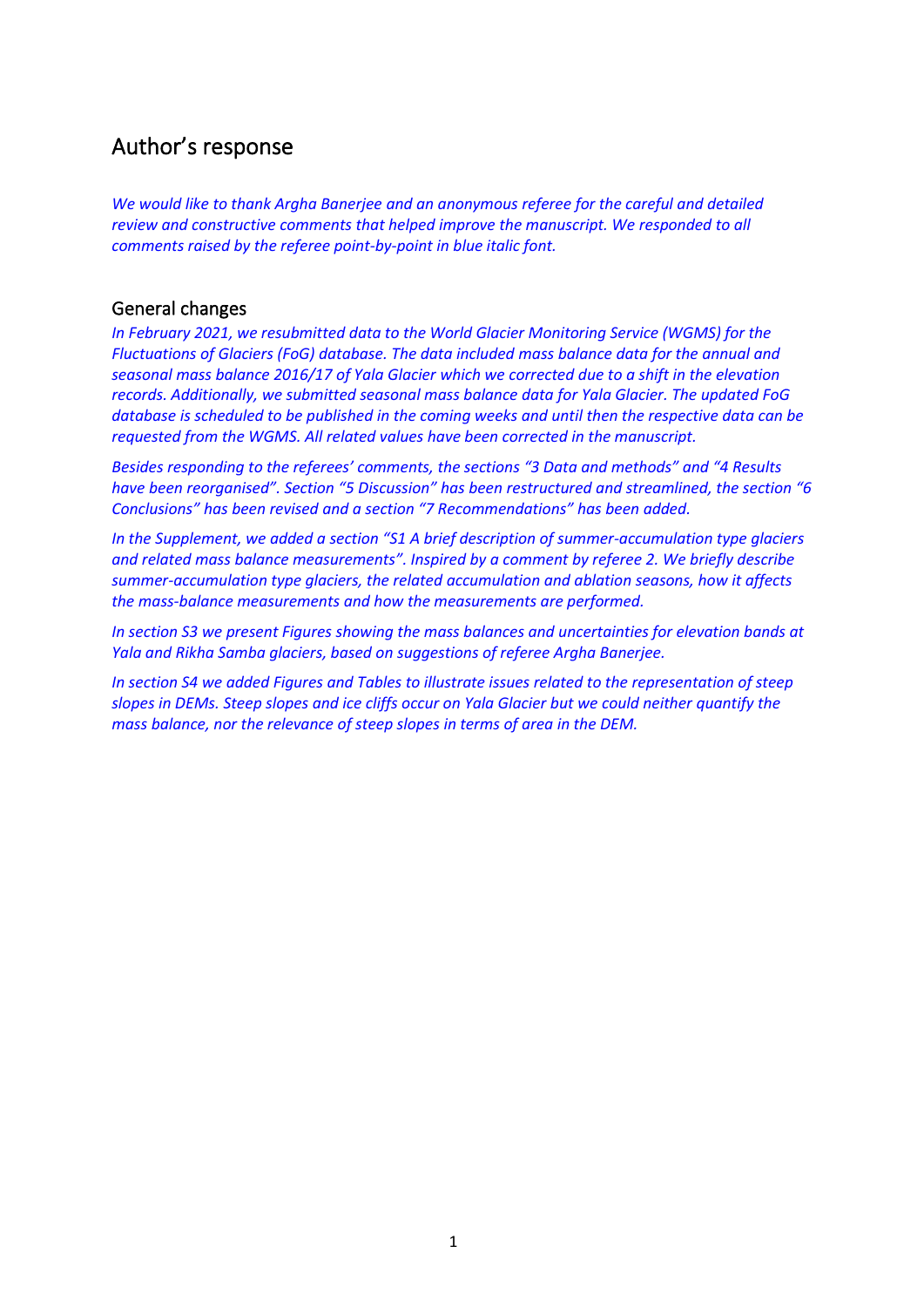# Comments Referee Argha Banerjee

Stumm and coauthors present and analyse glaciological mass balance and other related data measured at Yala and Rikha Samba (RS) glaciers. These data sets spanning seven balance years may be invaluable contributions towards a better understanding of the high-Himalayan glaciers and climate. However, there are a few points listed below where I believe there are some scope for improvements.

# Major comments

1. I am concerned about the two very different strategies employed to extrapolate the winter/annual balance over the upper reaches of the accumulation zones of RS and Yala glaciers: An elevation-independent constant accumulation rate on RS, and a constant elevation-gradient based interpolation on Yala. While some discussions are presented with reference to Yala, a more detailed discussion of the rationale behind adopting these the two methods, and a quantitative analysis of the corresponding uncertainties may be necessary.

As far as I can tell looking at the fig 2 (left most panel), the balance measured at the upper few stakes/pits may be better described with a constant elevation-independent balance rate. (Let me mention here that I am not sure if the present choice of horizontal range for the left-most panel of fig 2, which seriously compromises the readability, is a good one. I request you to please restrict the horizontal range to something reasonable, like [-1,1] m w.e.)

*The two different strategies to extrapolate the annual mass balance are now addressed in more detail in section "3 Data and methods", and in section "5 Discussion" (revised text below).*

*The uncertainties have been calculated for all elevation bands of 50 m intervals (eq. 3) for the annual mass balance and can be retrieved from the WGMS Fluctuations of Glaciers (FoG) database. For visualisation, the mass balance for each elevation band has now been plotted together with the uncertainties in the Supplement (Fig S3, S4, S5, S6). As described in the manuscript, the uncertainties are larger in the accumulation area.* 

*Figure 2 has been revised. The design of Figure 2 follows the format used by the WGMS in the Global Glacier Change Bulletin (GGCB), in section "3 Detailed information". The GGCB is freely accessible from www.wgms.ch/ggcb. In the GGCB data related to the FoG database is published.*

*In section 3 the subsection "3.1.1 Point and glacier-wide mass balance" the revised text now reads: "For Yala Glacier, characteristic gradients for the ablation area were identified, and separately analysed for the annual and seasonal mass balances, with the winter and summer season starting in November and May or June, respectively. In the accumulation area, there are fewer measurements with large uncertainties because of the challenging measurement conditions described earlier and in Supplement section S1. This inhibited not only to identify characteristic gradients in the accumulation area, but also to define a fixed mass balance that could be applied in the accumulation area from a defined elevation. As consequence, a single gradient was used for the glacier-wide mass balance. The interpolation approach is simple and introduces a systematic error for the mass balance in the accumulation area. The part of the accumulation area without measurements for the respective elevations bands makes up 15 % of the glacier area for an elevation range of about 160 m (~5500 m to 5662 m a.s.l.).*

*For Rikha Samba Glacier two characteristic annual gradients were identified, with a large gradient in the lower ablation area and a medium gradient in the transition between ablation and accumulation area. Based on the assumption that the mass-balance gradients remain very similar in different massbalance years, gradients were reconstructed for Rikha Samba Glacier for years with limited point measurements (2011/12, 2013/14, and 2014/15). The intersection points of the lower (large) and upper (medium) gradients were identified and reconstructed based on a regression line for sections*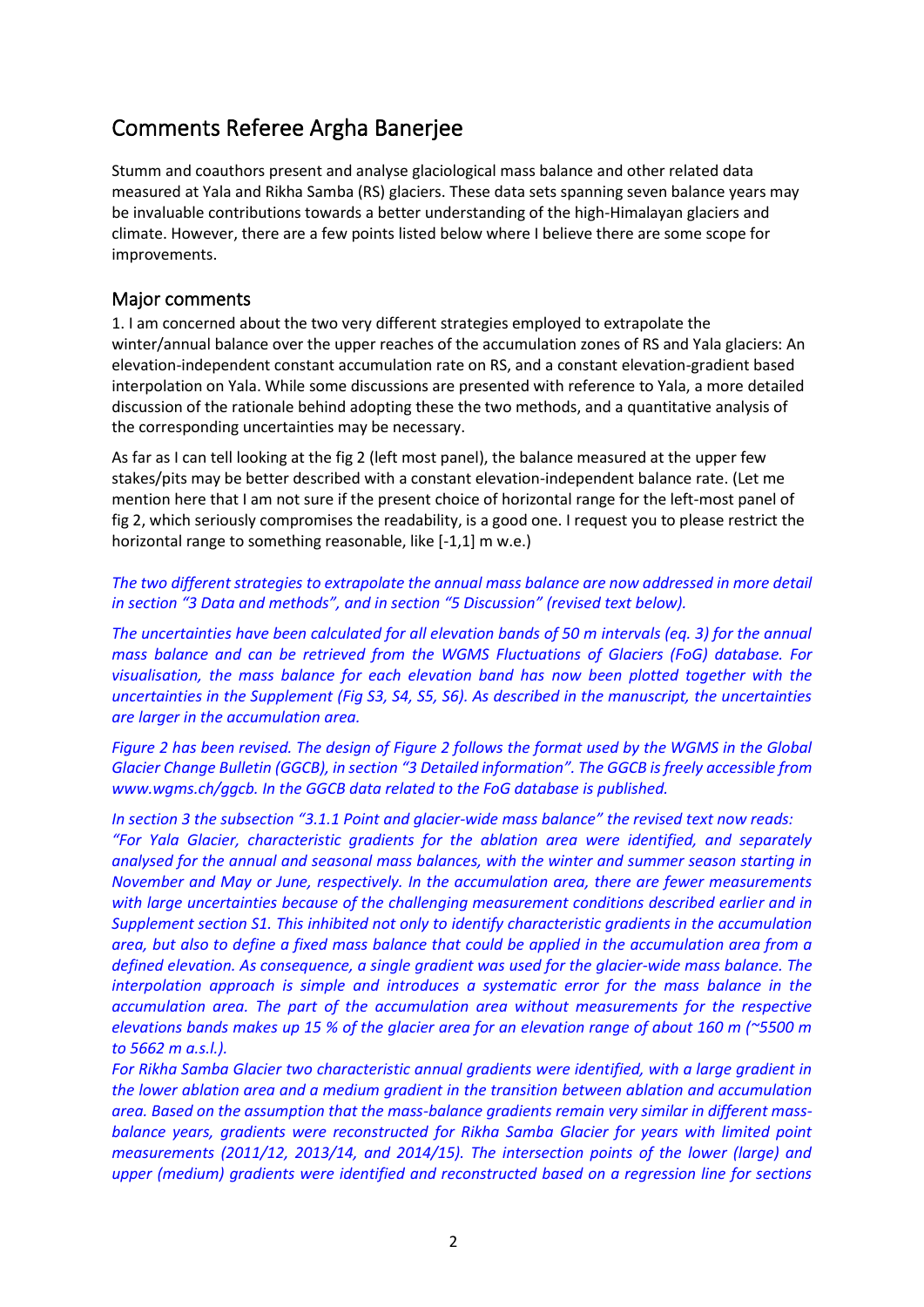*without measurements. For the accumulation area, no characteristic gradients could be identified because only few measurements were available. The elevation range without measurements is about 650 m (~5900 m to 6545 m a.s.l.) and makes up 36 % of the glacier area. At about 6000 m, the topography steepens (Fig 1). Using the upper gradient to interpolate the mass balance to the accumulation area would have resulted in much overestimated positive mass balances. Instead we considered it plausible to assume a fixed mass balance at high elevations, based on the steep slopes and the typically small gradient in accumulation areas. We assumed the lower elevation for a fixed mass-balance value between 5850 m and 5950 m a.s.l., guided by the upper gradient."*

*In section 5 the subsection "5.6 Extrapolation of in situ measurements to the accumulation area" has been added and now reads:*

*"In the ablation area of Yala and Rikha Samba glaciers sufficient in situ measurements largely allowed the interpolation of the data by using elevation dependent mass-balance gradient. In the accumulation area, measurements were often challenging and associated with higher uncertainties. The main issues were difficult access, and cumulative ablation that temporarily exceeded the cumulative accumulation (Supplement section S1). On one hand this ablation removed the marked reference surfaces for the accumulation measurements, and on the other hand the uncertainty is increase for ablation measured with stakes installed in an unstable firn and snow underground. Additionally, no accumulation data could be collected at the highest elevations.*

*To extrapolate the mass balance to higher elevations, we made a few considerations: the glacier massbalance programmes were running only within the first decade, and a re-evaluation and possible correction of the glacier-wide mass balance with help of other methods is likely in the future (Zemp et al., 2013; Cullen et al., 2016; Wagnon et al., 2020). Therefore, we chose simple extrapolation approaches.* 

*At Yala Glacier, extrapolating the ablation gradient to the accumulation area introduced a systematic error for a small glacier area (15 % of the total area) with a small elevation range (~160 m). The largest errors are expected in the highest elevation bands, where accumulation is overestimated (Fig. S3 and S4).* At the steep south-west-oriented slopes of Yala Glacier, the ablation is likely increased and *underestimated in the glacier-wide mass balance. At Rikha Samba Glacier, using the same extrapolation method like at Yala Glacier would have very much overestimated the accumulation in a large area (36 % of the total area) with a large elevation range (~650 m). Instead, we estimated a fixed value for the accumulation area, which introduced a random error. Consequently, complementing independent methods to assess the glacier mass balance for the same time interval help reducing uncertainties and should be part of any comprehensive glacier mass-balance programme following the international glacier monitoring strategy (WGMS, 2020b; Haeberli et al., 2000)."*

2. I think the paper may benefit from a more careful presentation of the geodetic analysis in general.

While I am not that familiar with intricacies of geodetic techniques involved, I wonder if obtaining horizontal (vertical) location of the GCPs from Landsat (SRTM) products having a relatively lower resolution (and vertical accuracy) may seriously compromise the accuracy of the generated GeoEye-1 DEM that has nominal horizontal resolution of 2-5 m. In general, the rationale behind switching between SRTM1 and SRTM3 for various pieces of analysis done needs to be made clear. Also, why not use SRTM1 here?

Could you not check the accuracy of the DEM making use of any GNSS data from the stable terrain that may be available? A comparison between your May 2012 GNSS elevation profile, and the same extracted from Jan 2012 DEM could be very useful here. I missed such a plot in the present manuscript. In fact, it appears that you do not make much use the highly accurate elevation profile from GNSS survey, apart from comparing it with 2000 SRTM3 data.

It may be useful to plot the distribution of differences between DEM2000 and DEM2012 on the offglacier stable terrain.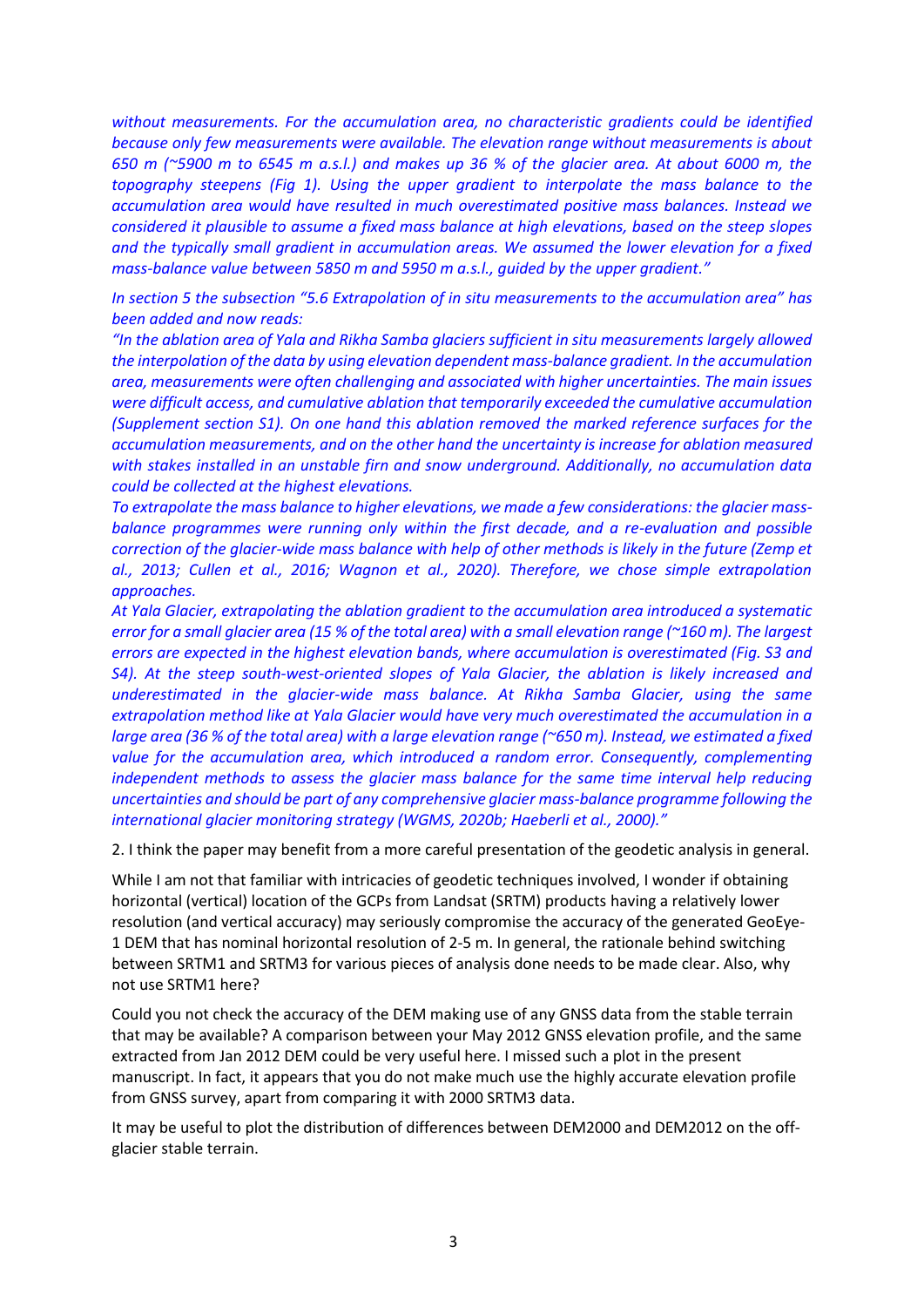*We agree with the suggestions to make best use of dGNSS data and use up to date data, as far as constraints allow. In winter 2011/12 we ordered GeoEye-1 stereo images covering the area of Yala Glacier. We intended to have stereo images at an early stage of the glacier monitoring programme to generate a DEM and to analyse the geodetic mass balance. In February 2014 under the guidance of Tobias Bolch, Tino Pieczonka and Nicolai Holzer we were able to calculate the geodetic mass balance of Yala Glacier between 2000 and 2012. However, in early 2014 we did not have sufficient dGNSS data to georeference the GeoEye-1 images, and used the GCPs based on Landsat images and STRM-3 as instructed.*

*When we ordered the GeoEye-1 images, we chose a restricted rectangle around Yala Glacier because of the costs. When generating the DEM, we learnt that a larger area would have allowed for better comparison of stable terrain data and selection of GCPs. However, at that time we couldn't acquire larger GeoEye-1 images anymore.*

*For Yala Glacier we analysed the geodetic mass balance in 2014 when only SRTM-3 was available. Later we did not have the capacity to recalculate the DEM and geodetic mass balance with SRTM-1. For Rikha Samba Glacier we recalculated the glaciological mass balance in 2017 and used the newer SRTM-1.*

*For the future, there is a need to reanalyse the glaciological mass balance as recommended by Zemp et al. (2013) and done e.g. by Wagnon et al. (2020) for Mera Glacier. New geodetic mass balance analyses will be necessary to cover the same time interval as the glaciological measurements. In this process the repeated surface profile lines from 2009 (Sugiyama et al. 2013), 2012, 2014 and 2017 will be supporting data generated with an independent method. Here we present the data currently available.*

3. You have invoked subtropical jet stream which operates on a planetary scale to explain strong winds on certain glaciers during the winter season while referring to Ding & Sikka (2000) and Wagnon et al. (2013). You have not discussed this issue in depth, but I find it hard to imagine how a planetary-scale system influences two glaciers from the same region in a differnt manner.

It seems that the connection between jet stream and winds speed on glacier scale that Wagnon et al. (2013) make is entirely based on observation at a single glacier/location. Also, the authors didn't discuss this issue in that detail. Unfortunately I could not access the article that they referred to or Ding & Sikka (2000) that you refer to, so not sure if these references talk about some relevant mechanism in the context of Himalayan glaciers.

To me your data from Yala may instead be a pointer that local effects can have a strong impact on spatiotemporal variability of winds. I believe a one-to-one correspondence between local scale and planetary scale winds will always be tricky - more so with the complex Himalayan topography.

I suggest that you please revise your discussions on the effects of the jet stream on local winds. Please provide sufficient arguments about the corresponding mechanism and/or cite relevant references.

*The paragraph in the section "2.2 Climate" wasrevised and is based on the study by Shea et al. (2015b) and Fujita et al. (2001). Shea et al. (2015b) measured, described and compared the winds at Rikha Samba, Yala and Mera Glacier. The entire section "5 Discussion" has been revised and restructured and the sentence formerly referring to the jet stream has been edited. The study of the winds was not the focus; however, the winds play a role for the glacier mass balance and have been discussed accordingly. The reference Ding & Sikka (2006) has been delete.* 

*The revised paragraph in section "2.2 Climate" reads now: "The wind directions at the Yala Base Camp station show a dominance of bimodal valley winds (Shea et al., 2015b). The Rikha Samba station is additionally exposed to synoptic-scale flows. Throughout the year, the wind velocities at Rikha Samba*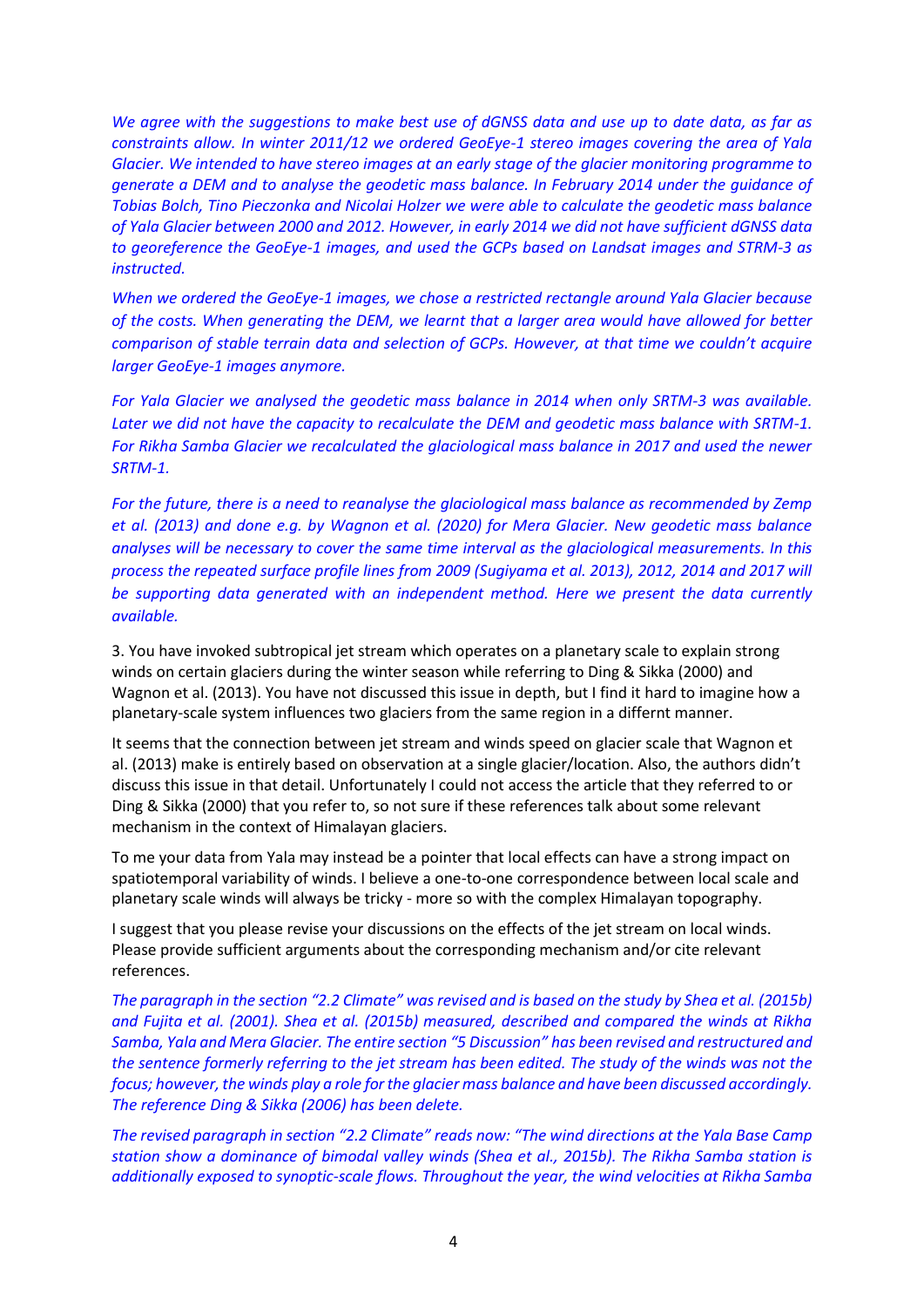*Glacier are higher and with a larger variability than at Yala Glacier. The highest wind speeds are recorded in winter from October to May, with strong wind events with >8 ms-1 (Fujita et al., 2001). Winter wind velocities measured at Rikha Samba Glacier are very high and result from the channelling of synoptic-scale winds (Shea et al., 2015b). The winter wind speeds at Yala Glacier are much smaller, probably because Yala Glacier is better sheltered by surrounding high mountains. During monsoon from June to September the wind speeds at both glaciers are lower with a smaller variability."*

*The revised sentence in the discussion subsection "5.3 Comparison of in situ glacier mass balances in the Himalaya" now reads: "Wagnon et al. (2013) address the high wind speeds from westerly winds at Mera Glacier (5360 m a.s.l on glacier station) in winter, which causes in combination with sublimation a substantial part of the winter ablation."*

4. If I am not mistaken, the paper refers to more detailed data from the two glaciers than that can be accessed from FoG database (for example, stake displacements, winter balance, digital elevation models etc.). It would be a great if all such data used in the study can be made accessible to the community.

*In the abstract the available data has been further specified: "The data of the annual and seasonal mass balances, point mass balance, geodetic mass balance and length changes are accessible from WGMS (2021): Fluctuations of Glaciers Database, World Glacier Monitoring Service, Zurich, Switzerland, http://dx.doi.org/10.5904/wgms-fog-2021-xx"*

*The Fluctuations of Glaciers (FoG) Database of the World Glacier Monitoring Service is open access and the data can be freely downloaded also from: https://wgms.ch/data\_databaseversions/.*

*The guidelines for the reported attributes are documented in "General Guidelines for Data Submission and Notes on the Completion of Data Sheets" and can be freely downloaded from: http://wgms.ch/downloads/WGMS\_AttributeDescription.pdf*

*The FoG database uses a standardized format for specified data. The mass balance data for this article has been made available in the respective datasheets. Some of the data has been submitted as early as in 2012. Additional data as well as corrected data for the annual and summer balance in 2017 has been submitted to the WGMS in February 2021. This data is scheduled to be published in spring 2021. The revised manuscript refers to this updated database for data up to 2017. More recent mass balance data is part of other studies. The updated data can be requested by reviewers from the WGMS until the data is ingested into the database and freely available from the website.* 

*In the FoG database, general information can be found in the sheets A and B. Length changes and geodetic mass balances are provided in the sheets C and D, respectively. Data related to the glaciologically measured mass balances can be found in sheet E, the glacier wide mass balance and mass balance for elevation bands are documented in sheet EE, and point mass balance data in sheet EEE. Other data such as digital elevation models or stake displacement data are outside the scope of the FoG database and may be requested from co-authors working at ICIMOD.*

# Minor comments:

\* You have discussed the difficulties in identifying the lower boundary of the annual accumulation of snow in L513 and also in section 5.1. This an important issue that has implications for the data collected in the past on Himalayan glaciers, and may help improve similar measurements in the future. Therefore this point may be highlighted with the corresponding discussions moved to a dedicated subsection within the Discussions section.

*In section "3 Data and methods", subsection "3.1.1 In situ mass balance" the text has been revised, and the described issue is further elaborated in the Supplement section 1. The described issue mainly occurs at sites with strong winds or close to the ELA but not necessarily everywhere. It is also difficult to improve the measurements. Instead, complementing geodetic measurements for the same time interval are important and a practical approach to correct this bias.*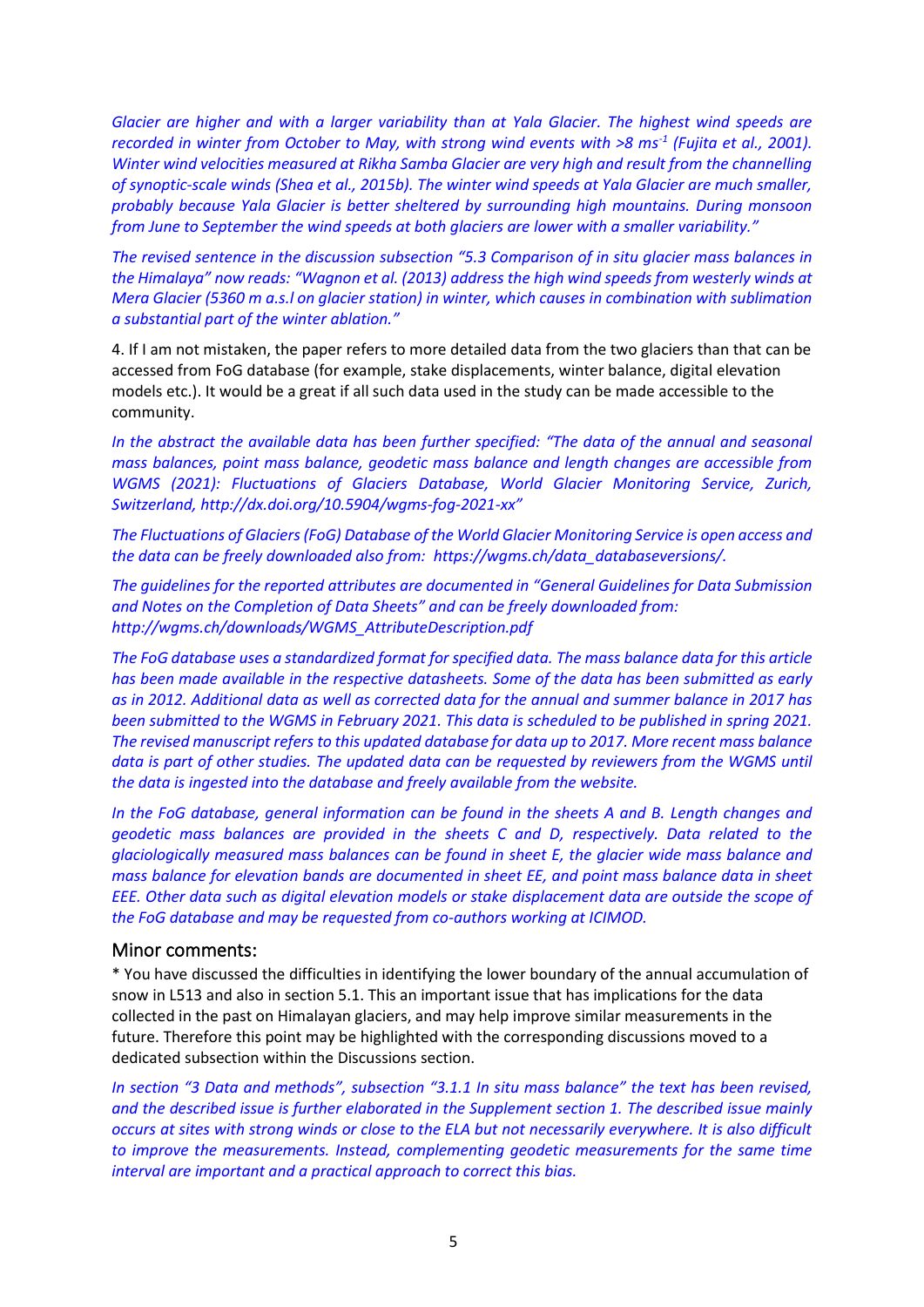*In section "5 Discussion", the importance of complementing geodetic mass balance analyses for the same timeframe are emphasised, as well as the need for a later re-evaluation of the glacier-wide mass balance to address uncertainties and biases such as related to the accumulation measurements.*

*The revised text in subsection "3.1.1 In situ mass balance" now reads: "The in situ mass balance was measured following Kaser et al. (2003), taking into consideration aspects in the ablation and accumulation area specific to summer-accumulation type glaciers (for details see Supplement, section S1). […] In the accumulation area, snow pits are dug or cores taken, and the snow profile, depth and density recorded. Additionally, several snow probing measurements are taken. Bamboo stakes mainly mark the measurements sites, but in absence of snow pit data they are also used for the mass-balance calculation, in particular in the case of a negative mass balance. The snow pit measurements are only reliable if the previous measurement surface can be clearly identified, e.g. when marked with a sawdust layer. Difficulties arise in the accumulation area, if the cumulative ablation temporarily exceeds the cumulative accumulation during the measurement period (Fig. S2). The exceeding ablation is not represented in a snow pit measurement and likely impacts the sawdust layer. Stake readings are less reliable because the underlying snow and firn layers compact over time and may push or pull the stake up or down."*

\* I request a carefully revision the manuscript to edit the language. Please identify and replace/rephrase sentences that are either difficult to understand and/or do not conform to standard English usage. I have tried to point out a few such instances, but there may be a few more.

*The language of the manuscript has been revised and suggestions accepted as indicated in the response to the comments. Sentences and paragraphs have been revised as indicated in the manuscript with track changes. As guideline British English was used and the Oxford Dictionary of English.*

\* Please improve the readability of figure 1. Often the contour lines are all but invisible (particularly for RS). Elevation labels are generally hard to read as the text overlays cannot be distinguished from the background. Please explain the part the boundary marked with dashed lines in the caption. Please indicate the locations of the snow pits in this figure.

*The maps and caption of Fig. 1 were revised, and following changes were made:*

#### *Both glacier maps:*

- *Contour lines and elevation labels visibility improved*
- *Legends: Labelled "measurement sites" instead "stakes" because also snow measurements were taken if snow was present.*
- *Maps: Measurements sites labelled.*

#### *Yala Glacier:*

• *The adjacent glaciers from the ICIMOD glacier inventory (modified) were added to give the context of Yala Glacier and the dashed line is removed.*

#### *Overview map:*

• *The Himalayan range, rivers and glacier area are shown, including the investigated glaciers and other glaciers mentioned in the discussion as requested by referee 2. Country boundaries are removed to adhere to the journal's guidelines.*

*Caption revised: "Figure 1: The study sites Rikha Samba and Yala glaciers showing the measurement sites and their location in the Himalayas. At all measurements sites stakes were installed. Snow pits were dug at the top stakes and at selected lower stakes provided snow was present. (a) For Rikha Samba Glacier RapidEye orthoimages from April 2010 were used for the background image and glacier outlines. The contour lines are derived from the SRTM-3 DEM. (b) For Yala Glacier GeoEye-1 orthoimages from January 2012 were used for the background image and in combination with dGNSS data for the glacier outlines. The contour lines are derived from the DEM2012 generated from the*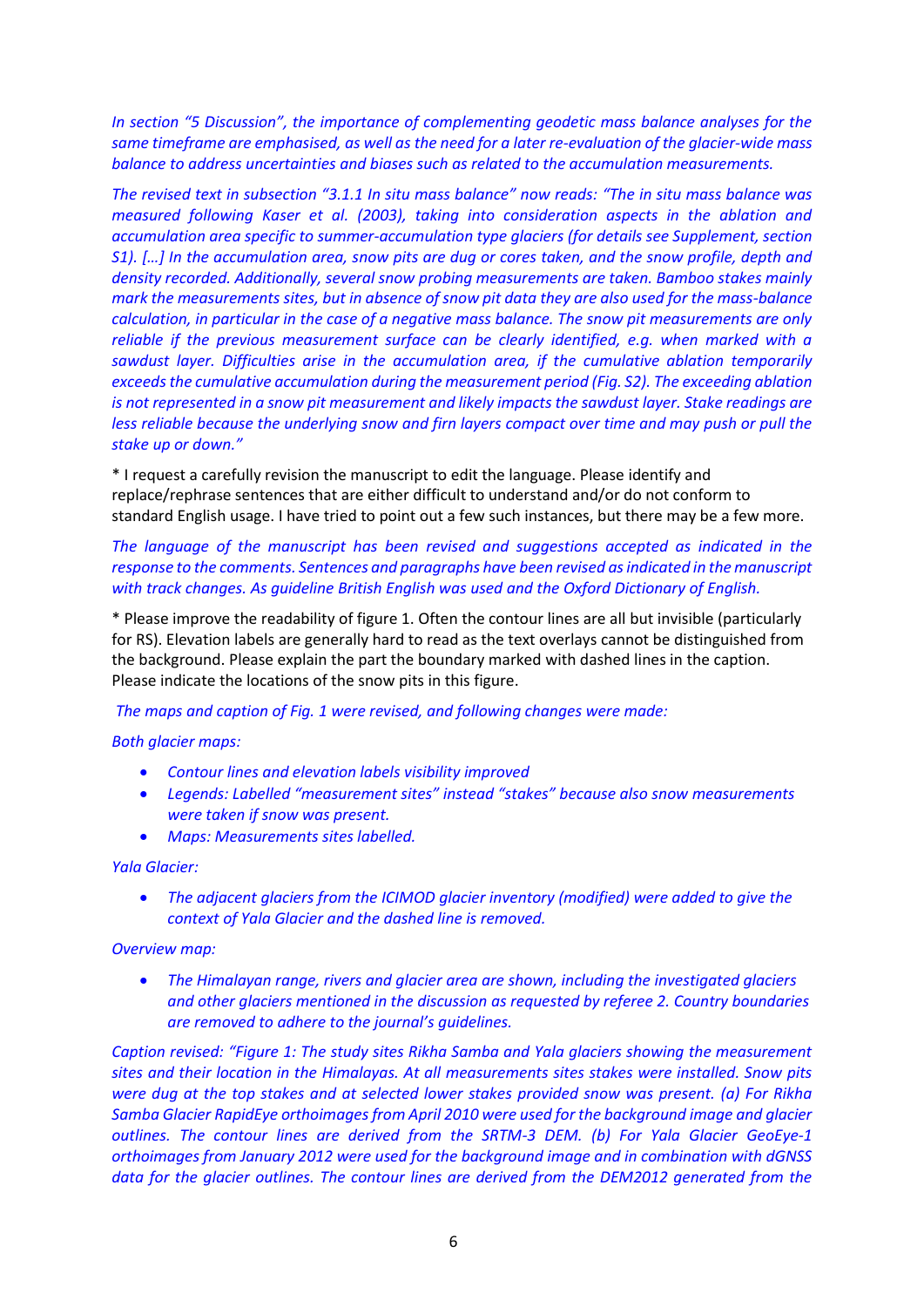*GeoEye-1 stereo images. (c) The overview map shows the location of the two investigated glaciers and other glaciers mentioned in the discussion section. The glacier inventory is from ICIMOD (Bajracharya et al., 2014)."*

\* Table 1: Please include slope information. *→ Slope information added in Table 1* 

\* L115 Please expand the sentence with some more details if possible, and if necessary split it into multiple sentences. *→ Sentence deleted; literature review already provided in the introduction.*

\* sect 2.2: Is it possible to include plots showing observed precipitation, wind, radiation time series for at least one of the years where there are some data?

*Shea et al. (2015) published such data. Sentences were added referring to this source in the section "2.2 Climate": "Meteorological data from Rikha Samba Glacier, Yala Glacier and other automatic weather stations (AWS) in the Langtang and Dudh Koshi catchments were compared by Shea et al. (2015b). They analysed temperature, precipitation, incoming radiation, wind and other parameters from December 2012 to December 2013, as far as data were available."*

\* L220 Can the corresponding uncertainty be quantified?

*We assessed the uncertainty of the point measurements individually, estimating the errors according to eq. 1. The resulting uncertainties of the point measurements are larger in the accumulation area than in the ablation area. Consequently, the uncertainties of the mass balancesfor the elevation bands (eq. 3) is also larger in the accumulation area.* 

*The uncertainties of the point measurements and the elevation bands is documented in the WGMS FoG database in sheets EE and EEE (WGMS-FoG-2020-08-EE-MASS-BALANCE.csv and WGMS-FoG-2020-08- EEE-MASS-BALANCE-POINT.csv; Please see also the response to major comment #4.*

*The uncertainty of some type of errors can be relatively easily quantified (e.g. density). Other types of error are difficult to quantify and additional measurements with other methods would be required, which is sometimes not practical. The standard approach to address such uncertainties in glaciological measurements is to use geodetic mass-balance analyses to correct the overall annual mass balance series as done by Wagnon et al., 2020 (see also Zemp et al. 2013).* 

\* L230 Can the bias be quantified using geodetic data?

*With high resolution geodetic mass balance data for time intervals of only a few years e.g. based on lidar data (Joerg and Zemp, 2014), the ablation at the ice cliffs can probably be quantified. However, we don't have this data to estimate the bias.*

\* L231 The stakes don't seem to be following a flowline as far as I can tell from fig 1.

*Corrected: "On Rikha Samba Glacier, eight stakes are installed along the approximate glacier centre line with some deviation, which follow roughly the stake setup of the Japanese researchers (Fujita et al., 2001).:*

\* L235 Is the corresponding contribution to the uncertainty of mass balance quantified?

*Please see the uncertainties in the WGMS FoG database sheets EE and EEE. We quantified the uncertainties based on our data, knowledge and experience (eq. 1), and discussed the uncertainty assessment with M. Huss. Please see also the response to major comment #4 and comment L220.*

\* L238 Unclear

*The paragraph has been deleted here. The revised paragraph is mentioned in section "4 Results": in subsection "4.1 Mass balances, ELA, AAR and gradients.*

*The revised paragraph now reads: "At Yala Glacier, the measured average densities with standard deviation for snow and firn were 336 kg m-3 (±81 kg m-3 ) and 562 kg m-3 (±128 kg m-3 ). However, harder firn layers were difficult to measure. Dependent on the site and firn conditions, and based on snow pit*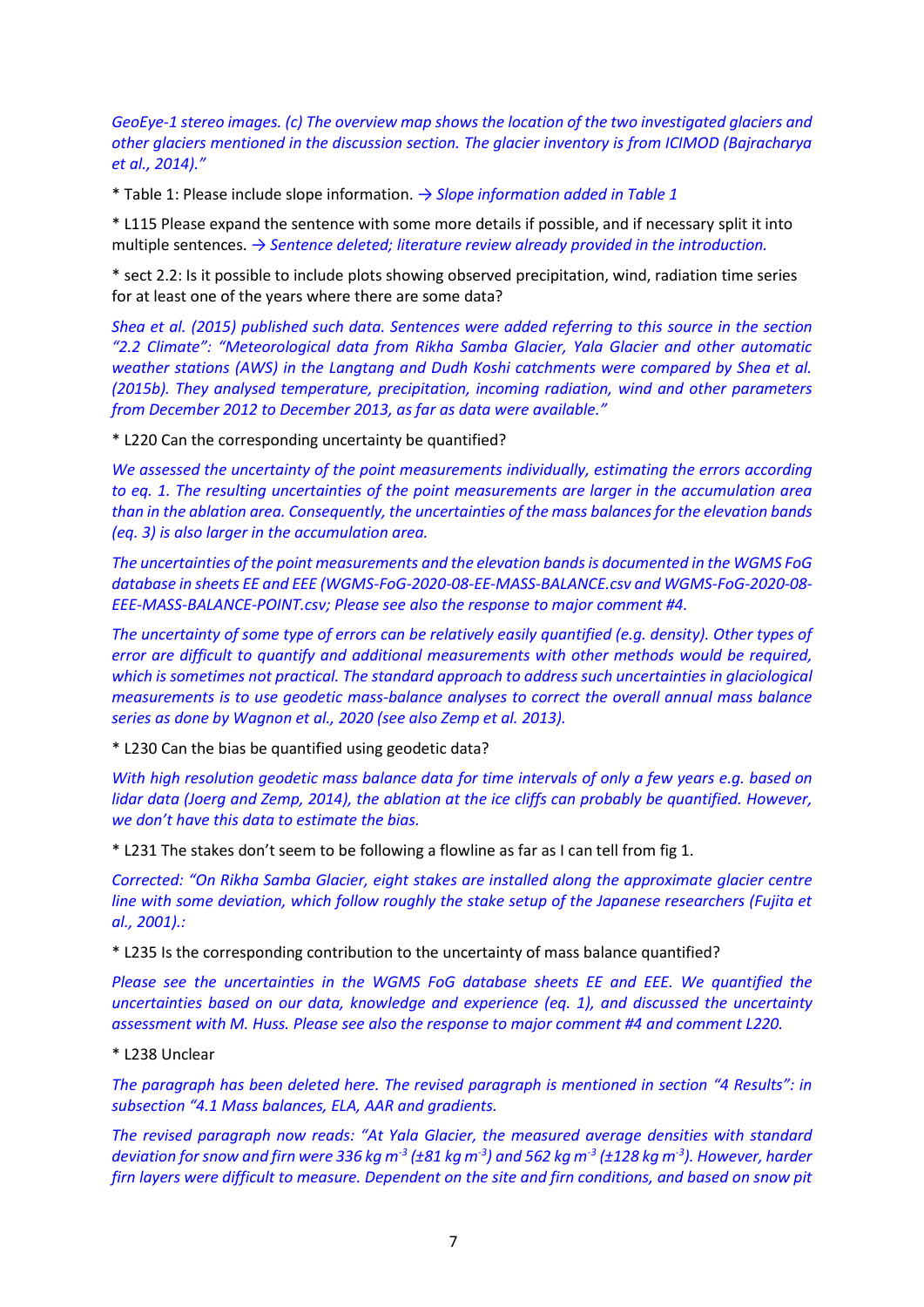*profiles and field observations we estimated firn density between 550 kg m-3 and 700 kg m-3 . At Rikha Samba Glacier, the average snow density measured was 399 kg m-3 with a standard deviation of ±70 kg m-3 . For ice we assumed a density of 900 kg m-3 (Cogley et al., 2011)."*

\* L 245 How are the hand-held 'GPS' data is combined with RTK data - their accuracies are quite different? In fact it is not clear if you actually use 'GPS' data anywhere. Also, please be careful about using GPS as opposed to GNSS.

*We revised the entire manuscript and wrote "GNSS" instead of "GPS". In case of differential GNSS we used the abbreviation dGNSS. Now, we use the term "GPS" only for the handheld Garmin GPS unit.* 

*We revised the sentence regarding the RTK mode: "The devices were dual frequency dGNSS units from Topcon and Magellan ProMark 3, and used in real time kinematic (RTK) mode."*

\* L253 Where do you discuss this data?

*The results from the profile line survey at Yala Glacier is presented in the results section, and discussed in the section "5 Discussion". The revised text in subsection "5.1.1 Annual mass-balances rates" now reads: "Yala Glacier's annual geodetic mass-balance rate is -0.74 ±0.53 m w.e. a-1 from 2000–2012 (Table 6). The thinning rate along the profile line is with -1.1 ±0.13 m a-1 higher but within the uncertainty range of the DEM thinning rate, most likely because accumulation above 5571 m a.s.l. is excluded from the calculation."*

\* L255 Why not from all 'DGPS' data?

*In the two mass-balance programmes, the new stakes are installed at the original coordinates rather than at the melt-out location of old stakes. To measure velocities, the same stakes must be surveyed. However, no stake lasted from 2014 to 2017.*

\* 266 "to do other tasks" — please specify what other tasks you are referring to.

*"to do other tasks" deleted*

\* L269 Do you have access to multiple image-pairs?

*Sentence deleted.*

*Background: We ordered a commercial GeoEye image for winter 2011/12. During this period, we received offers with preview images to select suitable stereo images within a restricted timeframe. We also evaluated Hexagon and Aster stereo-images, but they were unsuitable for the small area of Yala Glacier.*

\* L270 Why not use SRTM1 for both the glaciers?

*The geodetic mass balance of Yala Glacier we analysed in February 2014 when only the SRTM-3 DEM was available. The data we submitted to the WGMS in early 2015. Due to limited resources at a later stage we didn't recalculated the geodetic mass balance with SRTM-1.*

*For the glacier mass balance analysis, it is better to have a more up to date DEM if available. In case of Yala Glacier, the DEM generated from the GeoEye-1 images was from 2012, and has a higher accuracy than the SRTM-1 DEM.*

\* L285 Why not used GNSS surveyed points to georeference or at least to validate the DEM?

*We had one benchmark site that was established earlier by Japanese researchers, which wasn't enough for georeferencing or validation of the DEM. Up to February 2014 (generation of DEM with help of T. Bolch and colleagues), we only had limited access to dGNSS devices, and only limited time to conduct such surveys besides the mass balance measurements and trainings of about 25 participants. Initially the dGNSS data from May 2012 had a post-processing error, which could be corrected only later, and did not include GCPs.*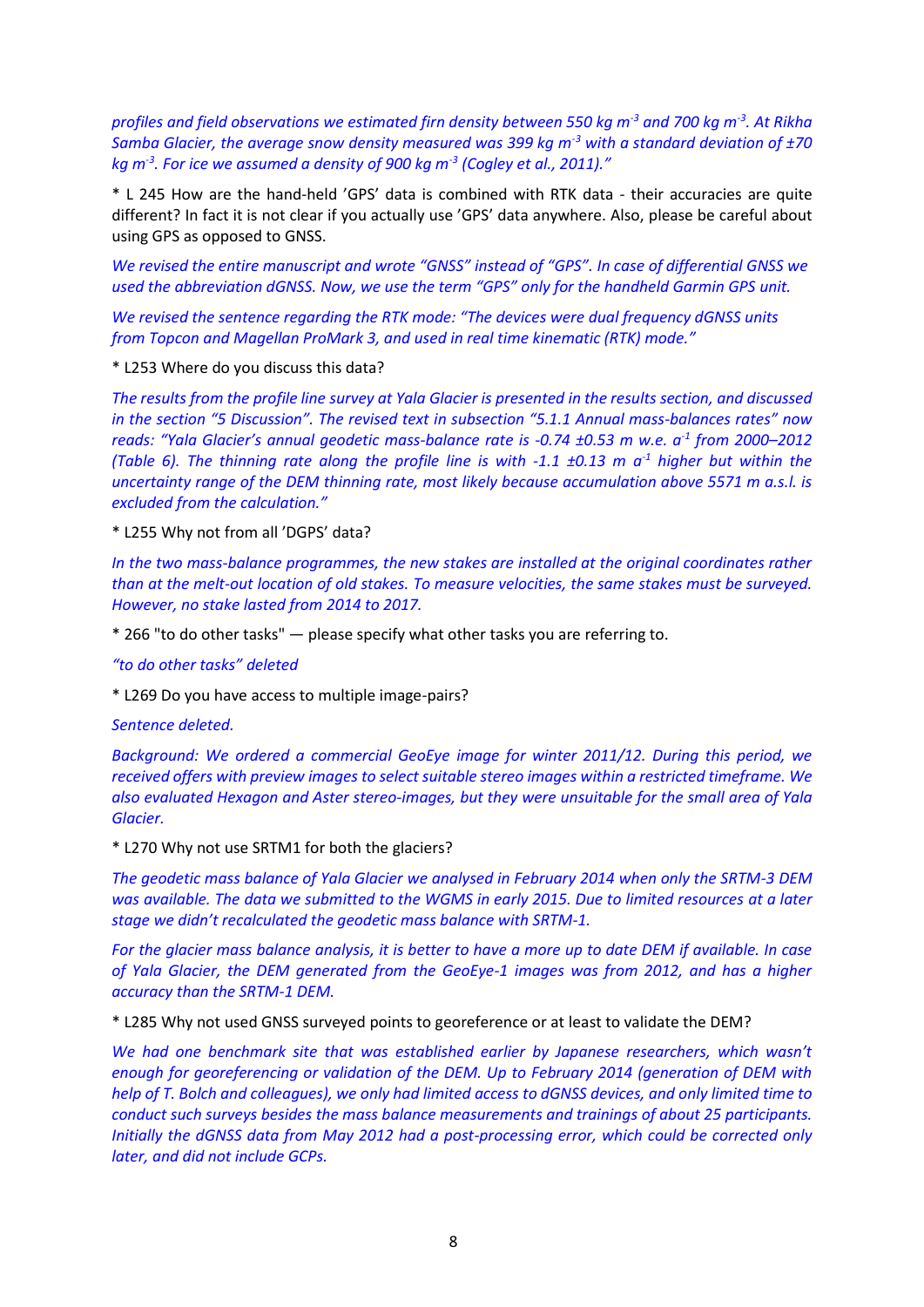\* L289-294 This part may be a bit redundant as it appears from L292-293 that you have not really used any of the data from ICIMOD inventory in the end. Also, is there any reason for not doing the same analysis for RS?

*Sentence adjusted and later sentence about the inventory outline data deleted. The geodetic mass balance of Rikha Samba Glacier has also been calculated and is part of a different study. The revised sentence now reads: "We used a Landsat 7 Enhanced Thematic Mapper (ETM+) image from 2000 to identify the outlines of Yala Glacier for the geodetic mass balance and frontal variation analyses."*

\* L295 Are you talking about one image or you have access to multiple images? Please rephrase the sentence accordingly.

*Sentence rephrased: "A Hexagon KH-9 image from November 1974 was used for a frontal variation analysis of Yala Glacier. Other Hexagon images were found…"*

\* L302 The central meridians are 81E and 87E (https://epsg.io/32644)

*Sentence clarified: "We used the local projection system called Modified Transverse Mercator,…"*

\* L 336 It is unclear what are you doing here and how.

*Deleted, context now clarified in section "3.1.1 In situ mass balance"*

\* L342 I might have missed it, but I did not see the values you assigned for the various uncertainty contributions on the right-hand side of eq 1. A table containing the values used may be included (in the supplementary if you wish).

*The error of each individual point measurement was assessed by analysing each error in eq. 1, provided it was relevant. The final error for the point measurement is reported in the WGMS FoG database sheet EEE (WGMS-FoG-2020-08-EE-MASS-BALANCE.csv).*

\* L345 Do you use the error estimated for each elevation band (eq 2)? Are they considered in the fits shown in Figs 2 & 3. It would be good to show the error bars in Figs 2 &3 at least for some representative years.

You probably did not define the elevation bands up to this point.

Also, why not simply plot individual stake data available for a period with elevation and do the regression? What necessitates the binning of data from individual stakes into elevation bands? Or, is it that the the summation in eq 2 is over the old and new stakes at the same location, and not really over all the stakes in an elevation band?

*For clarity, the text has been slightly restructured and eq. 2 and 3 have been swapped. Equation 3 (now: error of the point measurements for a specific elevation band σpoint\_elevb) is needed is to calculate equation 2 (now: overall error σfinal for the mass balance for elevation bands and glacier-wide mass balance).*

*In the WGMS FoG database sheet EE (WGMS-FoG-2020-08-EE-MASS-BALANCE.csv), the mass balance and uncertainty for the annual glacier-wide mass balance is reported, as well as for the elevation bands with the upper and lower limits. For both glaciers the elevation bands are 50 m for the entire glacier except for the elevation bands at the lowest and highest glacier elevations. The uncertainties have been assessed for each point measurements, elevation band, as well as for every year. There can be considerable variations dependent on the conditions of the glacier at the time of the measurements.* 

*The uncertainties for all annual balance are documented in Table 2 and 3, and for the elevation bands and point measurements in the FoG database. Figure 2 and 3 don't show the uncertainties of the point measurements or elevation bands to maintain the readability of the Figures. The uncertainties of the mass balance of the elevation band for all six years are now plotted in the Supplement in Fig. S3, S4, S5 and S6.*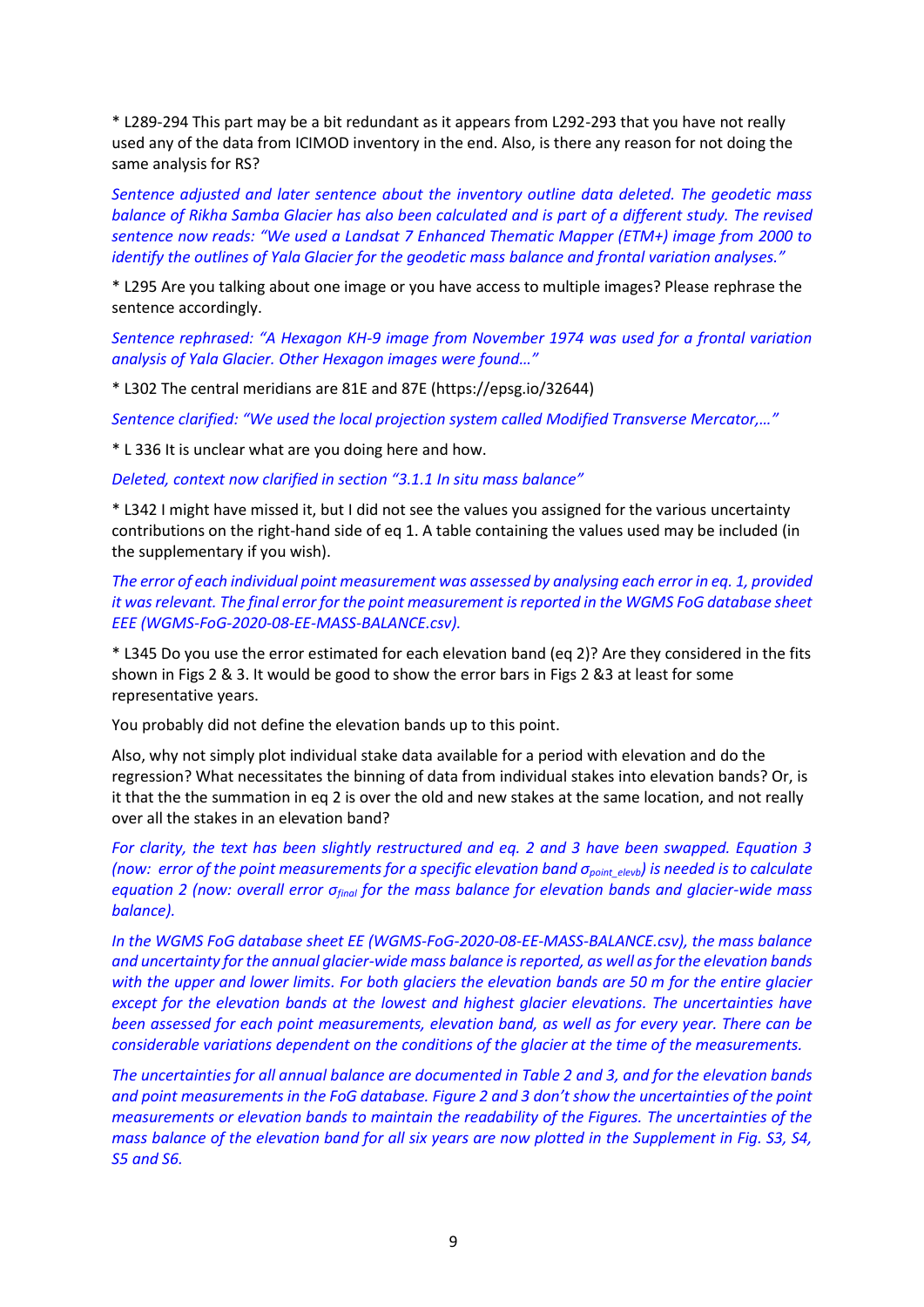*The revised text in subsection "3.4 Analysis of glacier changes and uncertainties" now reads:* 

*"To assess the error of the mass balance for the entire glacier and elevation bands of 50 m, the errors of the point measurements σpoint\_elevb and interpolation method σint were analysed. […]*

*The overall error σfinal for the mass balance for the glacier-wide balance and elevation bands was calculated:*

$$
\sigma_{final} = \sqrt{\sigma_{point\_elevb}^2 + \sigma_{int}^2}
$$
 (2).

*The error of the point measurements for a specific elevation band σpoint\_elevb was calculated by considering n point measurements in the respective elevation band:*

$$
\sigma_{point\_elevb} = \sqrt{\sum_{point=1}^{n} \sigma_{point}^2 / \sqrt{n}}
$$
\n(3)

*To calculate the systematic error caused by the interpolation method σint, we estimated […]"*

\* L348 It is unclear what do you mean when you say mass-balance gradients "were applied to the DEMs".

*Sentence rephrased: "The mass-balance gradients were derived from the linear regression lines of the point measurements. The elevations of the DEMs of Yala and Rikha Samba glaciers were applied to the regression equations to calculate the glacier-wide mass balance."*

\* L357 rephrase (You mean to say that above 5850 m balance was assumed to be elevation independent?)

*The rephrased sentences now read: "[…] Instead we considered it plausible to assume a fixed mass balance at high elevations, based on the steep slopes and the typically small gradient in accumulation areas. We assumed the lower elevation for a fixed mass-balance value between 5850 m and 5950 m a.s.l., guided by the upper gradient."*

*For context please also note the response to major comment #1.*

\* L364 This may be addressed by analysing random subsets of the data where some stakes have been removed.

*The subset of stake data in a year is not big enough to do that.*

\* eq 3: To compute sigma\_final which value of sigma\_point\_elevb is used? I would expect sigma point elevb to vary between years or between elevation bands.

*Yes, the uncertainties vary between years and elevation bands and are documented in FoG sheet EE. The value of σpoint\_elevb is not a fixed value and depends on σpoint, which is documented in FoG sheet EEE. Please also see response for Line 345.*

\* L490 Not sure about your use of the word 'consistent'. Are you referring to a relatively low interannual variability of the balance gradient? If so, you may rephrase the sentence accordingly. However, please note that the corresponding coefficient of variation is about 2.5 times larger on RS than on Yala - so the two glaciers are not really that similar here.

*The sentences have been revised: "For Yala and Rikha Samba glaciers, the mean mass-balance gradient at the ELA are 1.04 m and 0.36 m w.e. (100 m)-1 , respectively (Table 2 and 3). The gradients show a relatively low interannual variability with standard deviations of 0.12 m and 0.9 m w.e. (100 m)-1 , respectively."*

#### \* Sect. 5.1

I do not find the opening paragraph that relevant. I suggest that you either remove this paragraph or save it for later.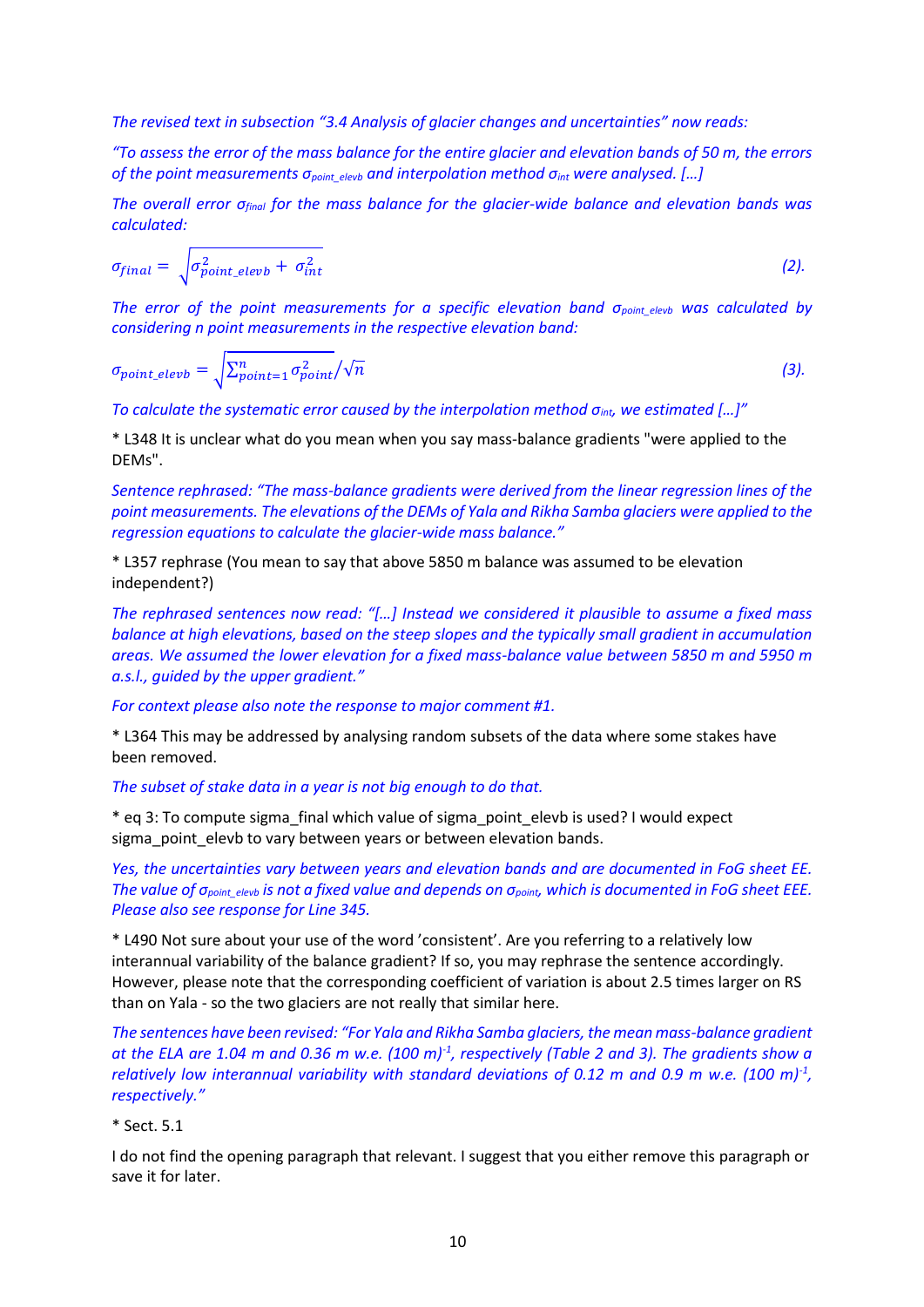I don't understand what is rationale of including Chota Shigri glacier, which is from a different region with distinctly different climate setting, in your discussion/table etc.

In this subsection, two separate topics are being discussed: 1. a comparison of the net balance of Yala with those of some nearby glaciers, and 2. a comparison with past data on Yala. It may be better organise these two topics into two different subsections. Also, if possible, please include some related discussions on RS (or point the reader to relevant references).

*The section "5 Discussion" has been reorganised and streamlined. The opening paragraph has been shortened and is used later. The comparison of the mass balances of Yala and other glaciers is now in the subsection "5.3 Comparison of in situ glacier mass balances in the Himalaya" and subsection "5.4 Bias by small low-lying glaciers". The comparison of past data from Yala Glacier is now discussed in subsection "5.5 Interannual variability of winter precipitation and long-term trends of accumulation".*

*We agree, Chhota Shigi Glacier is from a different region and climatic setting in the Western Himalayas. We added Chhota Shigri Glacier because it is one of very few glaciers with a longer series of in situ mass-balance data from the Himalayas and also under the influence of the Indian summer monsoon although at higher latitude and more influenced by westerly disturbances. Inspired by section "2 Regional Information" in the WGMS Global Glacier Change Bulletin we considered it reasonable to include Chhota Shigri as a Himalayan glacier in the comparison. Based on the suggestion of referee 2 we added Chhota Shigi also in Fig 13. with the cumulative mass balance.*

*There is a large range of studies for Langtang but only few studies for Rikha Samba Glacier. Hence, the related discussion for Rikha Samba is much shorter.*

\* L743 I am not familiar with the usage "the 70ies" and so on. I am not entirely sure about it, but "the '70s" may be a more common usage.

*The entire manuscript has been revised, to consistently use 1960s, 1970s, 1980s, 1990s.*

\* L 755 I see that the "Conclusions" section contains both conclusions based on the rest of the paper, and future plans/recommendations that are not really based on things that are discussed in the rest of the paper. For example, the points about the need for homogenized climate data. While this is surely an important point, I wonder if moving this to the 'Discussions' section might have been better.

*The section "6 Conclusions" has been revised and the structure improved. In the section "5 Discussion", subsection "5.3 Yala and Rikha Samba glaciers in a Nepalese and Himalayan context", climatic aspects influencing the mass balance have been addressed. A sentence has been added: "To better understand the relationship between the climate and the mass balance of Yala an Rikha Samba glaciers, the analysis of homogenised climate data from nearby weather stations or reanalysis data would be useful."*

*In the new section "7 Recommendations", sentences have been added: "The comparison of mass balance data with climate data is needed to better understand the climate signal of the mass-balance data. Homogenised data from AWSs or reanalysis climate data could be used for that purpose."*

\* L794 Rephrase the sentence.

*The rephrased sentence now reads: "Geodetic mass-balance analyses overlapping the time interval of the glaciological measurements of Yala and Rikha Samba glaciers are needed (Zemp et al., 2013)."*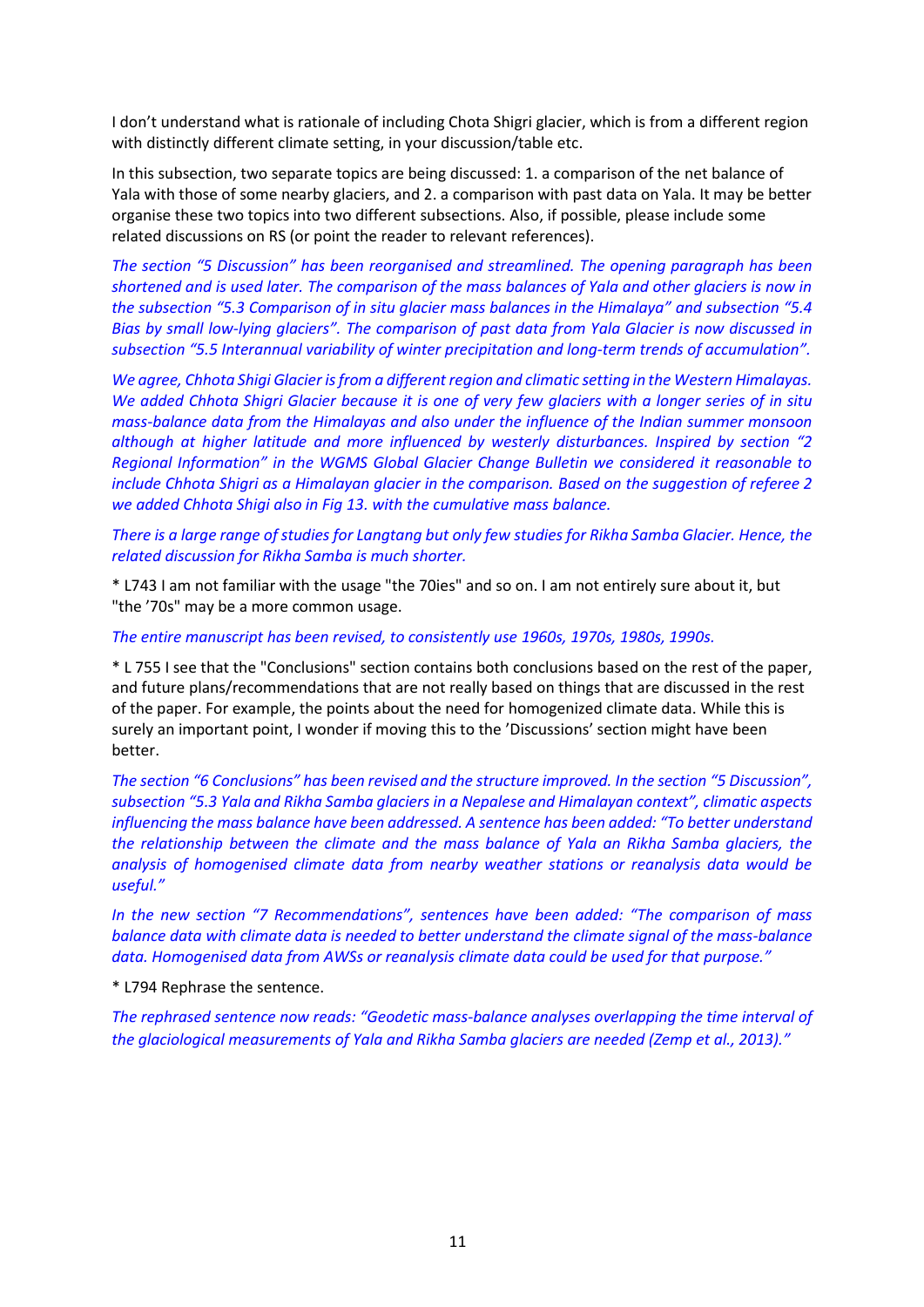# Comments anonymous referee #2

First of all, I would like to congratulate the authors for their efforts in establishing the new glaciological mass-balance programmes at two glaciers in Nepal. Direct measurements are still scarce in the entire Himalayas, and as also written by the authors in their paper, there is an urgent need for such key data for climate monitoring but also for applications such as water resources or hazard management. Moreover, such data are indispensable for model calibration and hence for projections of future developments in this regard. The presentation and discussion of direct glaciological measurements at Yala and Rikha Samba glaciers are the centerpiece of the presented paper (this focus could actually be emphasized even more explicitly in the paper). The data are complemented by other relevant glaciological information such as geodetic mass-balance data, glacier length changes, and glacier velocities. This very nicely fits to the scope of "Earth System Science Data" and I recommend the paper to be published after addressing the following comments and suggestions.

Overall, the description of data and methods is very detailed and applied methods are sound. Some clarifications and specifications might be needed at some instances, see detailed comments below. Although the presented series of glacier mass balance are still rather short, results are plausible and in line with other studies (using other methods). This is also confirmed by the mass-balance gradients observed in this study, which are consistent over the entire observation years. Regarding the massbalance gradients, I was though wondering about the different approach to estimate the gradient at high elevations (Yala vs. Rikha Samba glaciers, Figure 3). Although the authors give some indications in the paper and refer to other studies, too, it is not fully clear why there are two different approaches chosen. I suggest that the authors address this point in the Discussion section. Or, if the effect is neglectable for the overall mass balances, it would be useful to have some quantification about the effect.

Regarding the data, I was wondering why the data are presented until 2017 only. The authors refer to the "Global Glacier Change Bulletin No. 3" by WGMS, where we can find the data up to the balance year 2016/17. On the other hand, the authors also refer to the latest version of the "Fluctuations of Glaciers" database by WGMS from August 2020, which includes data until 2018, also Figure 4 includes some data until 2018. This might cause some confusion. Regarding the available datasets, it should also be specified which data are actually available from the WGMS. If I am right, only the glaciological mass-balances are included, but the geodetic data are not (yet?) included and for instance velocity data are currently not stored by the WGMS.

The paper is very nicely structured and clearly presented. As mentioned above, the description is very detailed, which is useful for readers that are looking for comprehensive information about massbalance programmes (almost in the sense of a review). On the other hand, I am still wondering whether the paper can be shortened and streamlined, such as the Data section and in particular the Discussion as well as the Conclusions sections. The discussion is very comprehensive and includes many interesting aspects (e.g., climatic influence such as monsoon and jet stream, local weather conditions), which however call for further answers that are not provided in the paper (and which are not in the scope of the paper). I therefore strongly recommend to limit and streamline the discussion to facts that are directly linked and most relevant to the data of the present paper, and to clearly highlight the importance and the value of the presented mass-balance series. In turn, the Conclusions should concisely focus on the key points from the Discussion.

*Regarding the approaches chosen to extrapolate in situ mass balance data to high elevations, a subsection "5.6 Extrapolation of in situ measurements to the accumulation area" has been added in the section "5 Discussion". Additionally, the approaches are described in more detail in the subsection "3.4.1 Point and glacier-wide mass balance".*

*Data up to 2017 is presented in this manuscript. Mass balance data from 2017/18 onwards are part of other studies and are not presented here. The data entry for 2017/18 in the manuscript has been*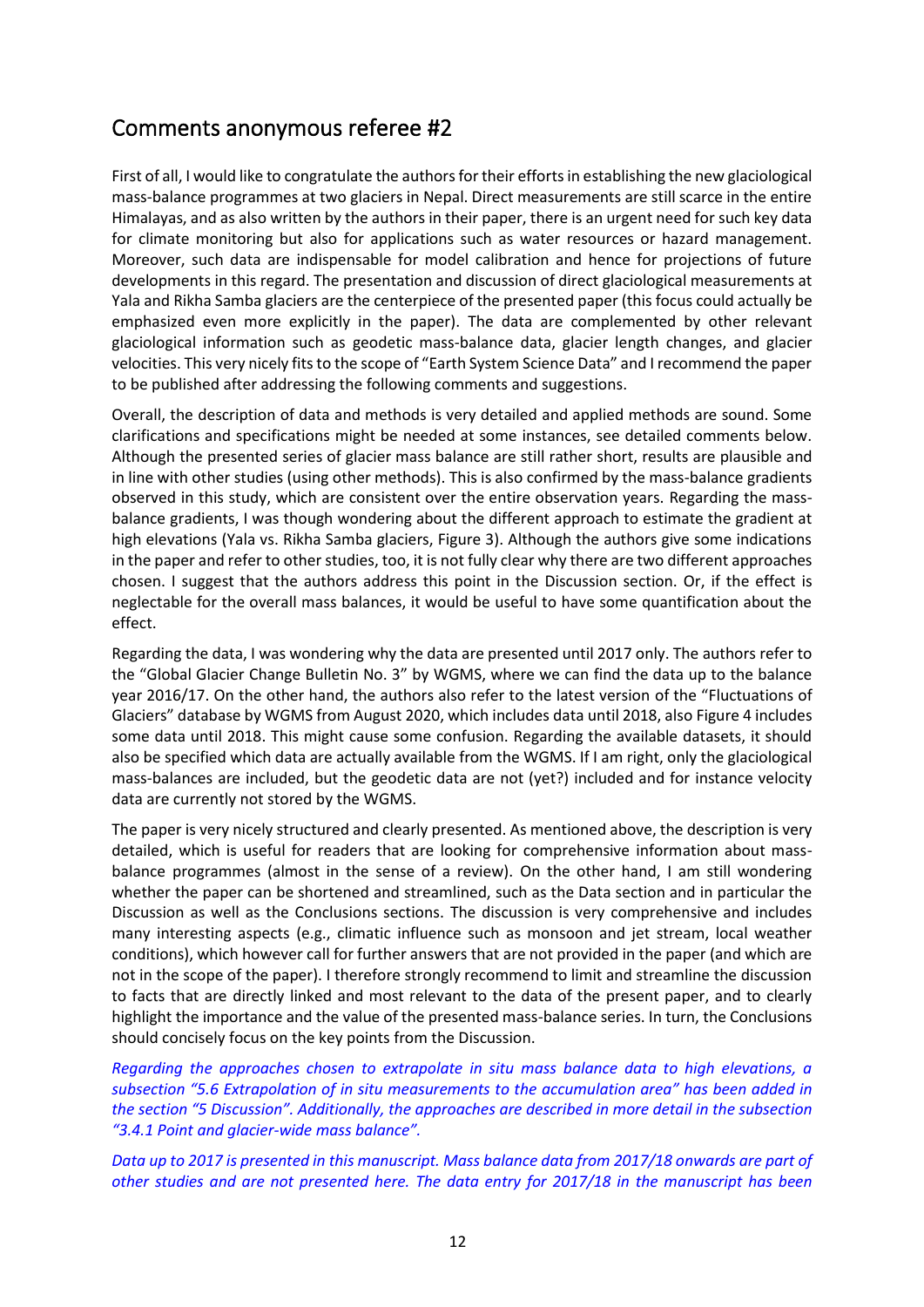*deleted. In the abstract and in the last paragraph of the introduction, the data submitted to the FoG is now specified. The authors submitted glacier data to the WGMS since 2012, including geodetic and glaciological mass balance data and glacier length change data, which are integrated in the newest version of the FoG database.*

*Parts of the section "3 Data and methods" have been shortened, few have been extended in order to address the referees' comments. The sections "5 Discussion" and "6 Conclusions" have been restructured and streamlined. In the study region the data basis (e.g. DEMs, maps, survey base stations) has varying quality and the environmental setting is challenging. Some of the resulting issues and challenges have been addressed in the manuscript because they impact the monitoring programmes and data collection. The mass balance is directly influenced by the climate and we considered it relevant to address how the weather and climate may impact the mass balance.* 

More specific comments and suggestions are as follows:

Line 9: Should be formulated more precisely, because "essential variable" might be associated with the ECV Glacier according to GCOS/WMO terminology. Moreover, I would separate between the climate aspects (sensitive response of glaciers to climate change) and applications of the data, such as for runoff modelling.

#### *"essential" replaced by "important"*

*Sentence rephrased: "The glacier mass balance is an important variable to describe the climate system, and is used for various applications like water resource management or runoff modelling. The direct or glaciological and the geodetic method are the standard methods to quantify glacier mass changes, and both methods are an integral part of international glacier monitoring strategies."*

Line 11: This sentence could be deleted as you anyway state at the end of the abstract that the data are available from the WGMS. One might also ask if the main purpose was the ingestion of the data into the WGMS database (which is of course important but probably not the main motivation).

*Statement deleted about WGMS database, sentence rephrased and connected with following sentence: "Here we present the methods and data for glacier length changes and the directly measured annual mass balances for the first six mass-balance years for both glaciers."*

Line 14: It is not fully clear which series refers to the glaciological method and which one to the geodetic method. General comment regarding the dates: although it becomes mostly clear from the context, it could be helpful to specify the balance years for the glaciological measurements (e.g. 2011/12 to 2016/17). Otherwise the year could refer either to the start of the measurements or to the moment when the observation period is finished.

*Previous sentences rephrased and methods clarified: "Here we present the methods and data for glacier length changes and the directly measured annual mass balances for the first six mass-balance years for both glaciers. For Yala Glacier we additionally present the directly measured seasonal mass balance, and the mass balance from 2000 to 2012 analysed with the geodetic method."*

*Mass balance years have been changed to the format using the start and end year. The original notation using only a single year is based on the definition of "year" by Cogely et al., 2011, p 99: "… The practice when brevity is desirable, regardless of hemisphere, is to identify the hydrological year, mass-balance year or measurement year by the calendar year in which it ends. For example the massbalance year 2000 began in calendar year 1999 and ended in calendar year 2000." The WGMS uses this notation in the FoG database.*

Line 15: cumulative mass loss *→ corrected*

Line 16: missing verb *→ corrected*

Line 18: logically not clear, the mass balance of Yala is compared to the mass balance of another glacier. The same also applies to line 19.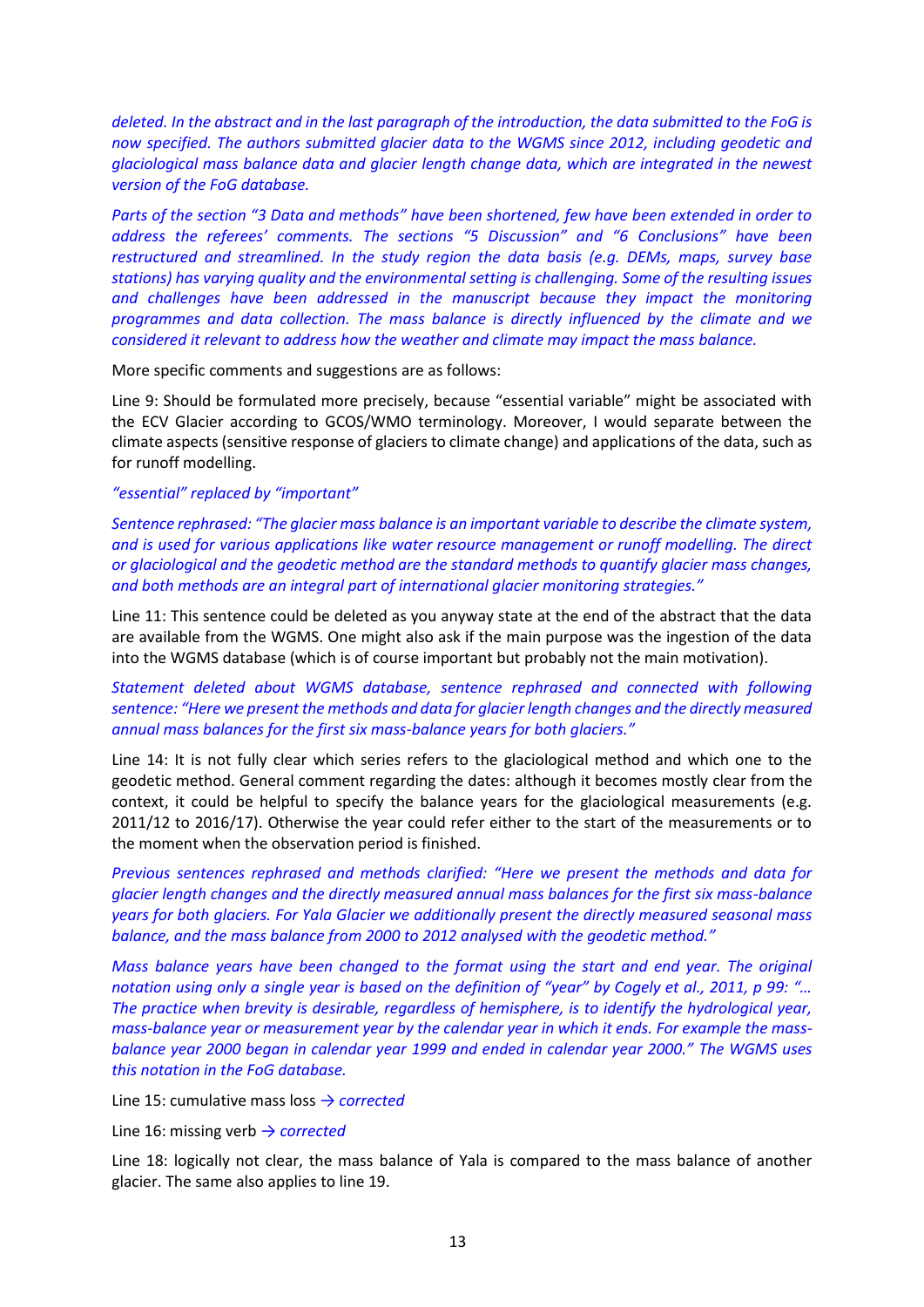*Sentence revised: "Compared to regional mean geodetic mass-balances rates in the Nepalese Himalaya, the mean mass-balance rate of Rikha Samba Glacier is in a similar range, and the mean mass-balance rate of Yala Glacier is more negative because of the small and low-lying accumulation area. During the study period, a change of Yala Glacier's surface topography has been observed with glacier thinning and downwasting."*

Lines 18-20: Was this really investigated in the present paper? Some aspects are discussed but there are many other aspects that could be considered, and given the fact that there are only very few other glaciological mass-balance series available, I would be careful with such general or relative statements (such as "mostly because of. . ." or attribution to "low-lying" areas etc.).

*The sentence has been revised (see comment above). Yes, in the discussion the mass balances of Yala and Rikha Samba Glacier have been compared to regional geodetic mass balances. In the restructured section "5 Discussion", subsection "5.4 Bias by small low-lying glaciers" addresses now the role of Yala glaciers low-lying and small accumulation area and related bias compared to mean geodetic massbalance rates in the region.*

Line 23: Specify that the glaciological mass-balance datasets are available.

*Available data specified: "The data of the annual and seasonal mass balances, point mass balance, geodetic mass balance and length changes are accessible from WGMS (2021)"*

*For clarification, besides general information (sheets A, B) and glaciologically measured mass balances (sheets E and EE), also point mass balance (sheet EEE), length changes (sheet C) and geodetic balance (sheet D) have been submitted. In February 2021, additionally the seasonal mass balance (EE, EEE) as well as the corrected mass balance from 2017 (shifted elevations and resulting mass balances corrected) have been submitted.*

Lines 28/29: This is a bit too simplified and could be further explained: the glaciological method is indeed a key in international monitoring strategies and is needed for model calibration etc., but for global sea-level rise, the largest ice masses measured by satellite remote sensing are contributing most. Moreover, you could specify what kind of local hazards you refer to.

*Sentence clarified and reworded: "The glacier mass balance is one of the seven headline indicators for global climate monitoring (Trewin et al., 2021) and one of the products of the ECV glacier, besides area and glacier thickness changes (GCOS, 2016). Mass-balance monitoring with the glaciological method is an integral part of international glacier monitoring strategies (Haeberli et al., 2007; Trewin et al. 2021). The glacier mass balance is relevant in various regards, such as climate indicator, for glacier process understanding, the hydrological cycle and modelling, hazards and contribution to sea level rise."*

Line 30: input variable *→ "input" replaces "important"*

Line 30: water availability and the change in its availability

*Sentence revised: "As an input variable the mass balance is used to model the water availability and its change, and runoff scenarios for glacierized catchments and downstream livelihoods and ecosystems (Huss and Hock, 2018; Immerzeel et al., 2012; Kaser et al., 2010)."*

Line 34: or: "in support of the United Nations Framework. . ." *→ adjusted*

Lines 32-35: 1-2 key references should be given here

*References added: "IGOS, 2007; WGMS, 2020b"*

Line 37: still involve *→ corrected*

Line 44: Some studies have focused (?) *→ corrected*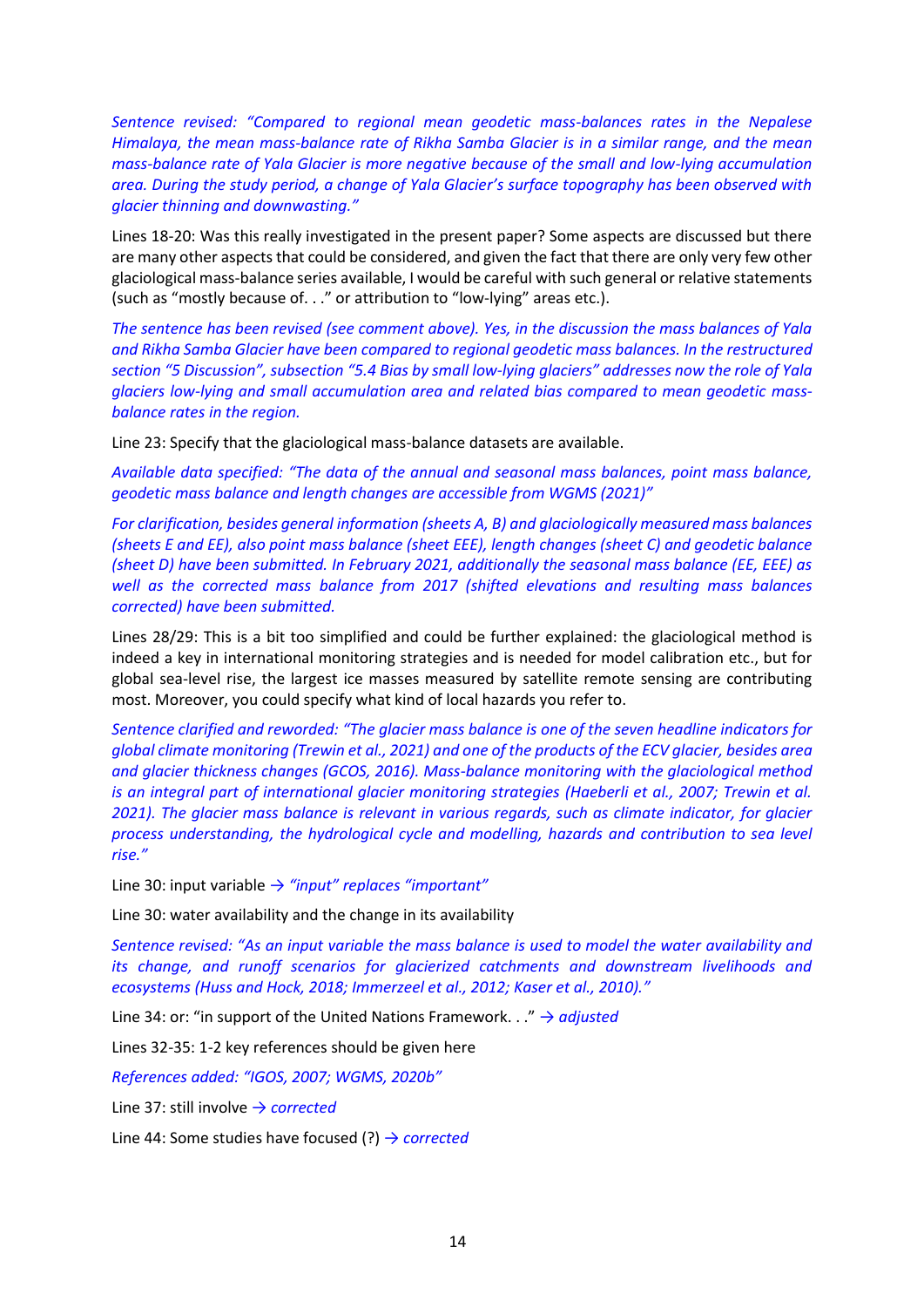Line 45: Not fully clear, did these studies only address the lower parts of the glaciers (where there is debris cover)?

*Sentence clarified: "Some studies focused on ablation and runoff on a high spatial and temporal resolution on clean and debris covered glaciers (Litt et al., 2019; Pratap et al., 2019; Pratap et al., 2015; Immerzeel et al., 2014; Fujita and Sakai, 2014), but rarely measured precipitation and snow accumulation in high altitudes due to challenges such as harsh conditions for precipitation measurements or difficult access to the accumulation zone."*

Line 51: the longest series . . . is found (?) *→ verb corrected "is found" instead "are found"*

Line 51/52: with measurements since 2002 *→ corrected*

Line 52: why partly?

*Rephrased, "partly with ongoing monitoring" deleted: "Other investigated glaciers in the Indian Himalaya are for example Dokriani, Gara, Gor Garang, Naradu, Neh Nar, Shaune Garang and Tipra Bank (Dobhal et al., 2008; Vincent et al., 2013; Pratap et al., 2015; Azam et al. 2018; WGMS, 2020a)."*

*Background: Uncertain status regarding continuation of monitoring programmes. Dokriani Glacier likely continuation, for other listed programmes no evidence for continuation found.*

Line 55: are glaciological mass-balance records available for both periods?

*Sentence revised: "In the Chinese Himalaya, geodetic mass-balance data measured with differential global navigation satellite system (dGNSS) surveys are available from 1991 to 1993 and 2007 to 2010 for Kangwure Glacier, north of Mt Shisha Pangma and Langtang Valley, and from 2006 to 2010 on Naimona 'Nyi Glacier, in an upper tributary of the Ganges (Liu et al. 1996; Tian et al., 2014; WGMS, 2020a). Additionally, glaciological mass-balance data are available for Kangwure Glacier from 1991 to 1993, and Naimona 'Nyi Glacier from 2006 to 2010."*

*The term dGPS has been replaced by dGNSS in the entire manuscript. The term dGNSS is mentioned here the first time and the abbreviation is written out. For readability, the above-underlined phrase was used instead of "…the differential global navigation satellite system (dGNSS) mass balance data…".*

Line 57: What do you mean with in situ geodetic mass balance measurements?

*Sentence revised: "Glaciological and dGNSS mass balance measurements ..."*

*The geodetic method is used to determine the volume balance of a glacier based on glacier surface elevation changes (Cogley et al., 2011). Currently, dGNSS is the most common method to measure the glacier surface elevation in situ.* 

Line 60: rather point mass-balance measurements than index measurements *→ corrected*

Line 62: check tense: have these measurements been continued until today?

*Measurements continue, e.g. Yala in 2009, 2012, on Rikha Samba approx. in 2010, 2019.*

Line 63: 1970s, 1980s *→ corrected, entire manuscript checked and corrected*

Line 65: I suggest writing Pokhalde and Changri Nup Glaciers (in plural), to make clear that you refer to two different glaciers. The same spelling should be used throughout the entire paper, incl. Yala and Rikha Samba Glaciers – I leave it to the authors what they prefer. *→ done*

Line 67: you could specify what they calibrated against. Geodetic mass-balance data?

*Sentence rephrased and information specified: "Wagnon et al. (2020) reanalysed the mass-balance data of Mera Glacier by using geodetic mass balances to calibrate the glaciological measurements from 2007 to 2019."*

Line 68: what do you mean with in situ surface surveys?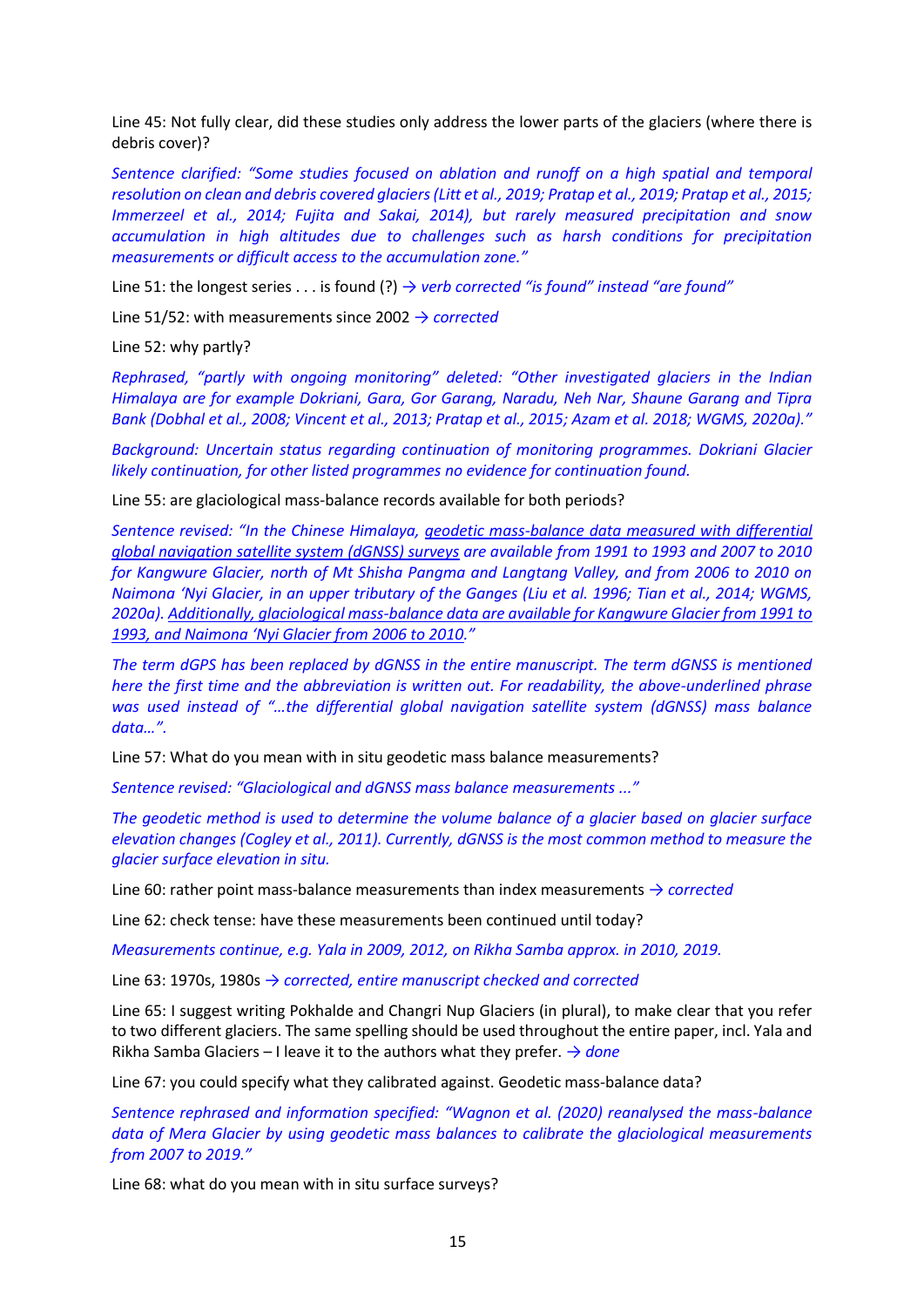*«or in situ surface surveys» deleted*

*Currently, dGNSS surveys are the most common method to survey a surface in situ.*

Line 69: where exactly was this applied?

*"or in situ surface surveys" deleted*

*Fujita and Nuimura (2011) conducted in situ surface surveys with theodolite and dGNSS zigzag lines on Rikha Samba, Yala and AX010 glaciers. In Bhutan, Tshering and Fujita (2016) used dGNSS to repeatedly surveyed the surface of Gangju La Glacier with a dense zigzag pattern. Other researchers conducted repeated surveys along profile lines and transects (e.g. Wagnon et al., 2020).*

Line 78: What was the glacier selected for? *→ Specified: "for the Himalayan Glacier Boring Project"*

Line 79: or: it offered / enabled easy access

*corrected "offered" instead "had"*

*Sentence revised: "Yala Glacier was selected for the Himalayan Glacier Boring Project based on a GEN reconnaissance flight in Langtang Valley because it was the only one without debris cover and offered easy access to the glacier and the accumulation area (Watanabe et al., 1984)."*

Line 80: what do you mean with glacier processes?

*Sentence revised: "Comprehensive studies were carried out with a wide range of measurements in the field of glaciology, meteorology and geomorphology (e.g. Murakami et al., 1989; Ono, 1985; Yokohama, 1984)."*

*Background: Japanese scientists and partners conducted research in various parts of Nepal, including the Langtang Valley and the Hidden Valley. Many articles are published on glaciological and related research. The research is comprehensive and on a wide range of topics and for Yala and Rikha Samba Glacier dozens of articles are available. The literature review here aims at giving a glimpse of the work done with a focus on the two glaciers. Work by Japanese researchers relevant for this manuscript are discussed in more detail at other places (totally >30 articles by Japanese scientists cited).* 

Line 82: delete the comma (last character in line) *→ corrected*

Line 87: documented *→ "document" replaced by "assessed"*

Line 87: "for Langtang valley": did they also observe other glaciers in the valley?

*Yes. Sentence revised: "Various studies assessed historic and recent glacier fluctuations at Yala Glacier and in the Langtang Valley" (e.g. Shiraiwa and Watanabe, 1991; Ono, 1985; Yamada et al., 1992; Kappenberger et al., 1993).*

Line 90/91: "highlights the importance of. . .": you could elaborate a bit more on this very important aspect.

*The precipitation seasonality is addressed in the section "2.2 Climate" and further discussed in the section "5 Discussion", subsection "5.5 Interannual variability of winter precipitation and long-term trends of accumulation"*

Line 92: Cogley et al. 2011?

*The reference is correctly cited: Cogley et al. Tracking the source of glacier misinformation, Science, 327(5965), 522, https://doi.org/10.1126/science.327.5965.522-a, 2010.*

Lines 93ff: Here I am wondering about the structure: after a rather long introduction, the motivation of the present study is given here again (compare with second paragraph of the Introduction), which leads to some redundancy. Moreover, you refer to the motivation of establishing a sustainable and long-term mass balance programme. This is a very important aspect; however, the paper is about the mass-balance data themselves and not about the monitoring strategy behind. This should be clarified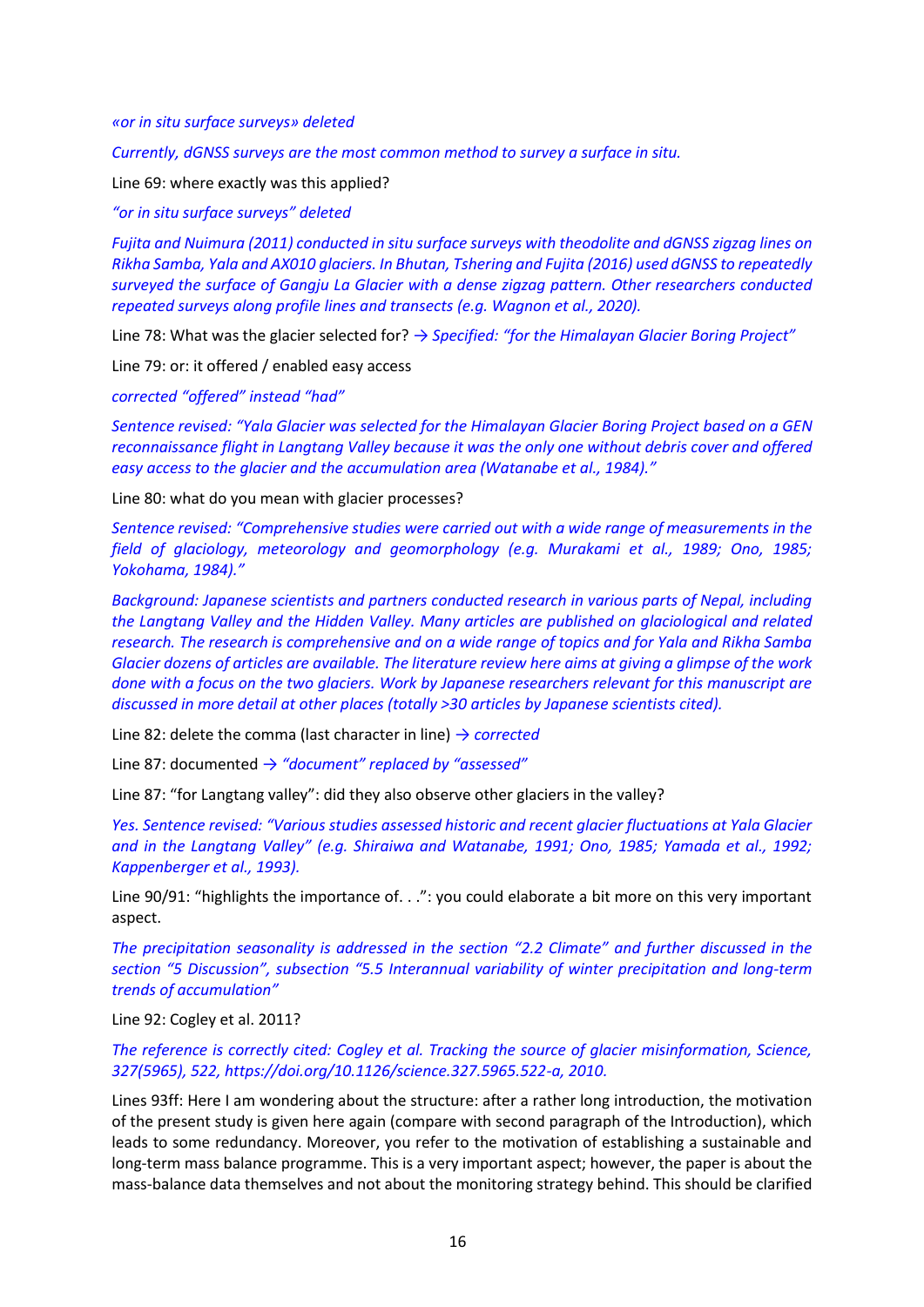here. In the same paragraph, you mention the training of students and professional; another key aspect in maintaining the monitoring programme on the long-term, however, the paper does not deal with this aspect either. These aspects could be given at the end of the Conclusions in the sense of an outlook.

*The paragraph has been reworded and restructured. To eliminate redundancy, the first two sentences or the original paragraph were shifted to the second paragraph of the "Introduction" section, and the third and fourth sentence were deleted. The paragraph on the motivation to establish long-term massbalance programmes has been revised and the background and context for the glacier monitoring programmes is given instead. The glacier monitoring programmes of Yala and Rikha Samba glaciers are influenced by strategic decisions for the benefit of long-term sustainable measurements. The measurements on Yala Glacier were an integral part of the training activities. The field campaigns had to accommodate with the training requirements, which had an impact on glacier monitoring. From 2011 to 2017 about 50 trainees from various cultural backgrounds and countries participated in 9 trainings in an extreme high-altitude environment. Glacier monitoring campaigns with main focus on scientific measurements can be managed more efficiently and flexible regarding measurements. E.g. the extent of measurement, or the dates of the data collection are partly influenced by the trainings (section "3.1 Data collection": in autumn expeditions starts approx. 1 week after the last festival finished).*

*The restructured and revised paragraph now reads: "In 2011 the HKH-Cryosphere Monitoring Project was initiated in Nepal by ICIMOD, and its partners the Department of Hydrology and Meteorology of the Government of Nepal, Kathmandu University and Tribhuvan University. The project goal was to improve the knowledge and understanding of the cryosphere in relation to climate change and impact on water resources in the HKH region and capacity building. Within this framework mass-balance monitoring programmes were established on Yala and Rikha Samba glaciers. An integral part of the project were trainings every year on the easily accessible Yala Glacier for a few dozens of students and professionals from the Himalayan countries, on one hand to build capacity for sustainable and consistent measurements, and on the other hand to promote the development of further mass-balance programmes in other parts of the HKH Region. Students from Kathmandu University utilized preliminary mass-balance data for their Master theses (Baral et al., 2014; Gurung et al., 2016; Acharya and Kayastha, 2019)."*

Line 96: Add break and start new paragraph with the main objective.

*Obsolete after revisions, see comments for 93ff.*

Line 102: Master theses *→ corrected*

Line 104: The focus is not only on Yala glacier.

*Rephrased: "Here we focus on the mass balance of Yala and Rikha Samba glaciers".*

Line 104: seasonal? Bi-annual could be interpreted ambiguously (twice a year or every two years).

*Sentence rephrased: "At Yala Glacier we measured the mass balance twice a year in the field from 2011 to 2017, with remote sensing from 2000 to 2017, and assessed glacier length changes from 1974 to 2016."*

Line 107: For general clarification, I would just refer to the latest version of the database.

*Sentence revised: "The methods are documented for these measurements and data submitted to the WGMS Fluctuations of Glaciers (FoG) database (WGMS, 2021), and other supporting data beyond the scope of the WGMS FoG database."*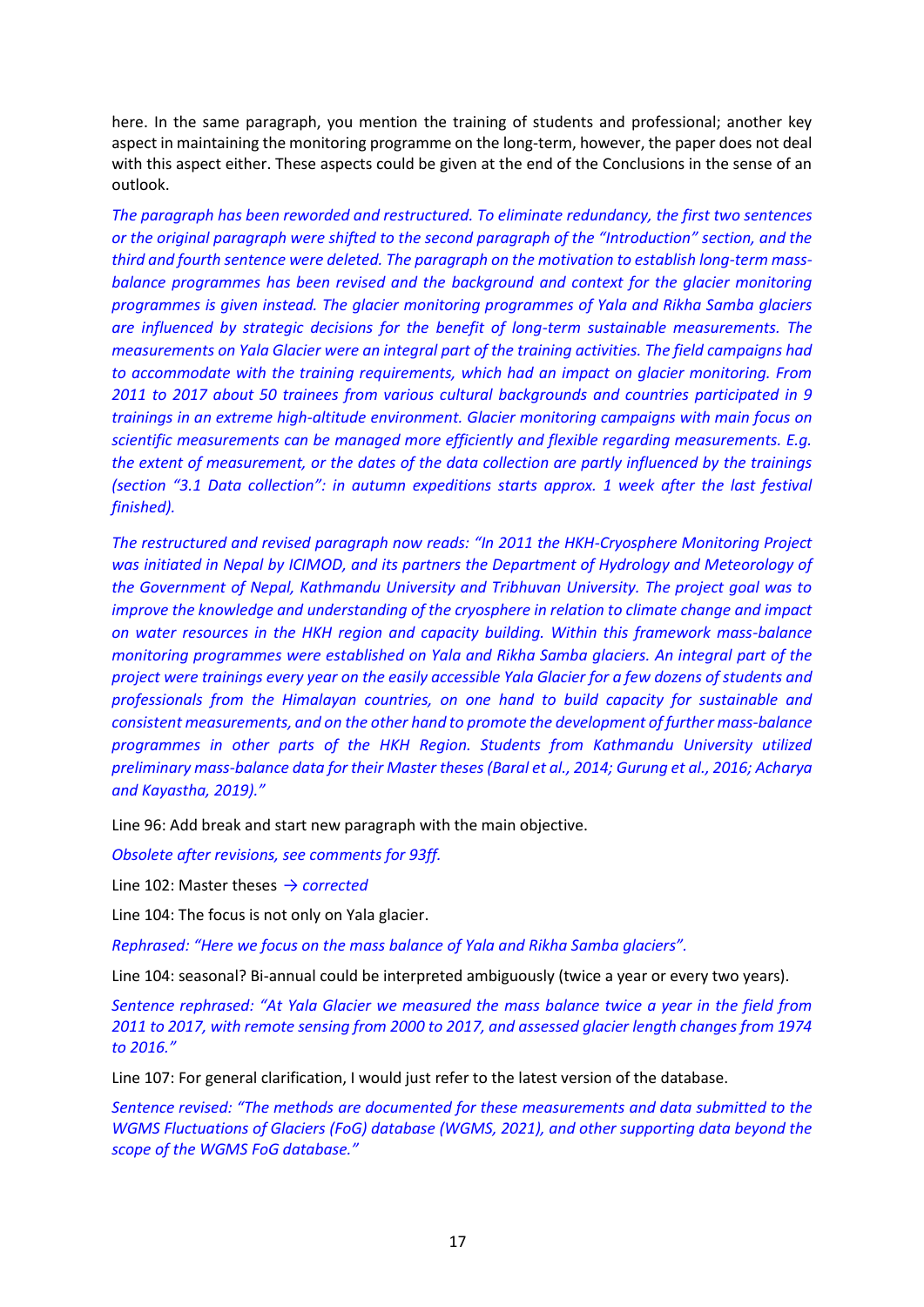Line 109: The questions is also whether the experiences are applicable to other remote areas, too. A short notice in the Discussion or as an outlook at the end could be useful. *→ Sentence deleted*

Line 112: Altitude range of Yala glacier?

*This is an introductory paragraph. More details including the altitude range are provided in section "2.2 Yala and Rikha Samba glaciers", and in Table 1.*

Line 114/115: What kind of data is already available for Yala glacier, and what do you mean with long gaps?

*Sentence deleted; brief literature review already provided in the introduction. Statement about "long gaps" is irrelevant for mass balance research.*

Line 116: mass-balance monitoring programmes?

*Sentence modified and integrated in section "Introduction"*

Line 120, Figure 1: In the overview map, include the name Nepal. As you refer to the different rivers in the text, it could be useful to show them also in the map (I leave this up to the authors how much effort they want to put into the overview map). Regarding the glacier maps, I am though wondering whether the stake locations also include snow pits? For Yala glacier, I am also wondering why there are no stakes in the upper part of the glacier (i.e. in the northern half of the glacier). Is the area too steep or inaccessible? Are the contour lines from the DEM from 2012 for both glaciers? The hill-shaded DEM seems to apply to Yala, the background for Rikha Samba is an ortho image?

### *The maps and caption were revised:*

*Both glacier maps:* 

- *Legends: Labelled "measurement sites" instead "stakes" because also snow measurements were taken if snow was present.*
- *Maps: Measurements sites labelled.*
- *Contour lines visibility improved*

# *Yala Glacier:*

- *The adjacent glaciers from the ICIMOD glacier inventory (modified) were added to give the context of Yala Glacier (please also see comment for Line 142).*
- *In the northern part of Yala Glacier no stakes were installed because the area is inaccessible due to ice cliffs and steep slopes, which has been clarified in the text (comment Line 225).*

#### *Overview map:*

• *The Himalayan range, rivers and glacier area are shown, including the investigated glaciers and other glaciers mentioned in the discussion. Country boundaries are removed to adhere to the journal's guidelines.*

*Caption revised: "Figure 1: The study sites Rikha Samba and Yala glaciers showing the measurement sites and their location in the Himalayas. At all measurements sites stakes were installed. Snow pits were dug at the top stakes and at selected lower stakes provided snow was present. (a) For Rikha Samba Glacier RapidEye orthoimages from April 2010 were used for the background image and glacier outlines. The contour lines are derived from the SRTM-3 DEM. (b) For Yala Glacier GeoEye-1 orthoimages from January 2012 were used for the background image and in combination with dGNSS*  data for the glacier outlines. The contour lines are derived from the DEM2012 generated from the *GeoEye-1 stereo images. (c) The overview map shows the location of the two investigated glaciers and other glaciers mentioned in the discussion section. The glacier inventory is from ICIMOD (Bajracharya et al., 2014)."*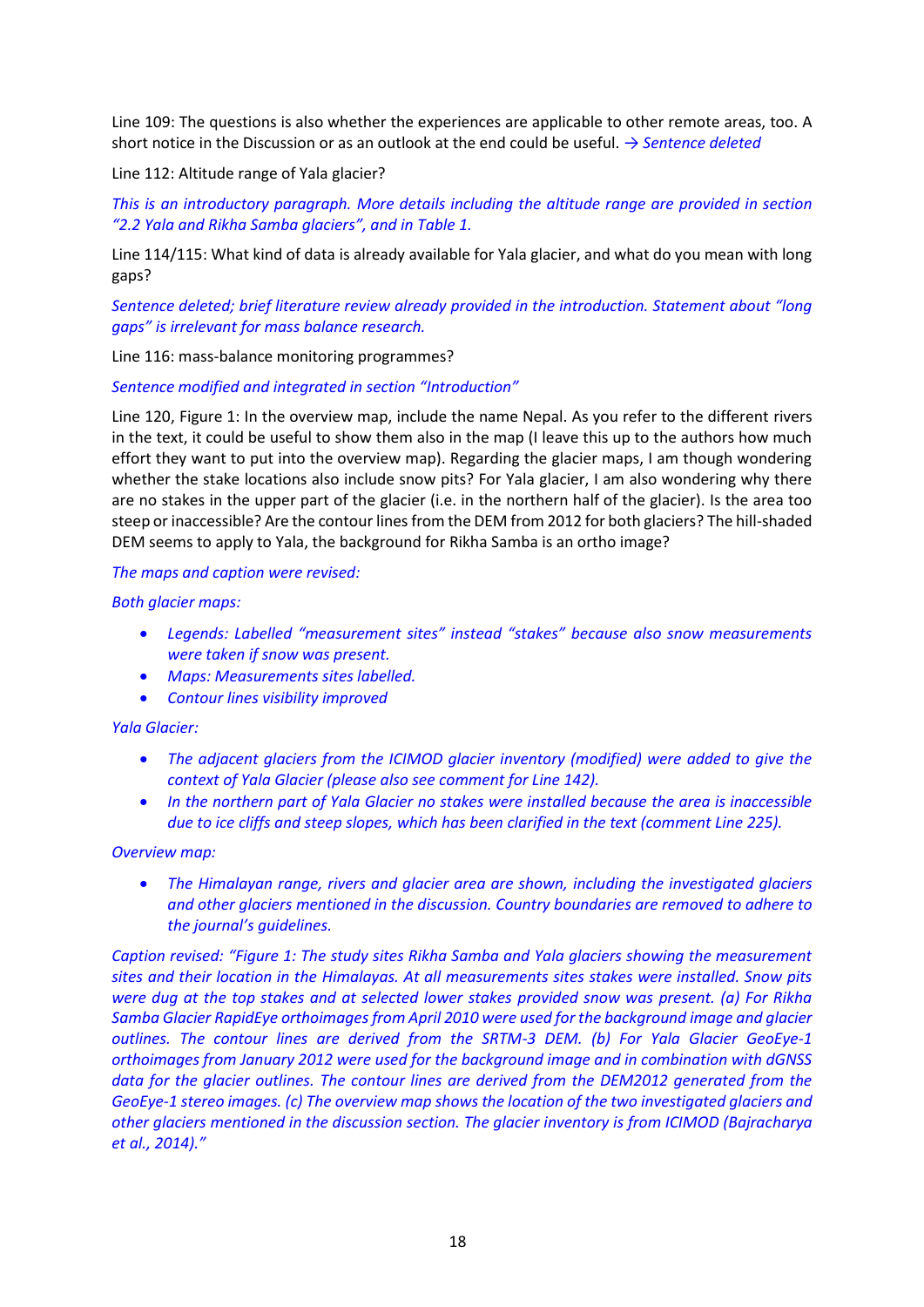Table 1: Order of characteristics? Glacier locations could be placed first; glacier type information rather below

*Table reorganized: "Mass balance information", "ELA0" and "AAR0" shifted to the end. "Average slope" added. "Glacier type" mentioned after "Climate" because it's directly related. In the caption added: "The balanced-budget equilibrium line altitude and accumulation area ration are denoted as ELA<sup>0</sup> and AAR0." (cf. Cogley et al., 2011)* 

Line 142: not clear: if the glacier extents further to north-west, why is this area not included in the analyses? Also, not clear: how can the glacier be separated along the flowline? What do you mean exactly?

*Sentence rephrased to clarify terrain, please also note the revised Figure 1: "The ice body extends further to north-west on a similar elevation range, with steep slopes, ice cliffs and rockfall areas. For the mass-balance analyses, Yala Glacier's drainage basin was separated from the adjacent ice body along the flowline."*

*In subsection "3.4.2 Glacier area and length" the methods is briefly explained: "On the north-west side, the glacier's drainage basin has been separated from the adjacent ice body along the flowline, using flow vectors drawn perpendicular to the contour lines derived from the DEM2012 (Cuffey and Paterson, 2010)."*

*Reference added: Cuffey, K. M. and Paterson, W. S. B.: The Physics of Glaciers, 4th ed. Butterworth-Heinemann/Elsevier, Oxford, 2010.*

Line 144: Do the 5% of the area also include the ice cliffs or only the steep slopes? What is the influence of the ice cliffs? (it is addressed in the Discussion, maybe add make a short separate section there, because it is a special feature).

*Sentence revised: "The glacier faces mainly southwest and the average slope is 25°. Numerous ice cliffs and steep slopes are distributed over the glacier area, but mainly in the northern part of the glacier."*

*The influence of the ice cliffs and steep slopes is now addressed in the section "5 Discussion",subsection "5.1.4 Steep slopes and ice cliffs". Knowledge about the influence of ice cliffs on the mass balance of clean glaciers is limited, mainly to glaciers from low and high latitudes (e.g. Kilimanjaro, Antarctica). The influence of ice cliffs has been studied in the Himalayas on debris covered glaciers, which is less meaningful for clean glaciers.*

*We analysed the slope angles and slope heights that can be represented by DEMs of various resolutions. We found that with a DEM of 30 m resolution, slopes can only be represented if steep slopes have a defined minimum slope height. The original statement that "slopes steeper than 50° only cover 5 % of the glacier area" is only valid for slope heights larger than 35 m. Smaller and steeper slopes are not represented in a DEM of 30 m resolution. Therefore, the statement has been deleted. In the Supplement section S4, the issue related to the representation of steep slopes in DEMs are addressed.*

Line 146: based on radar or other measurements?

*Revised: "measured by ground penetrating radar (GPR)" added* 

Line 148: if rockfall covered parts of the glacier, why is it outside the defined outlines?

*Sentence revised: "In the 2015 Nepal earthquake, rockfall covered parts of the ice body, which are next to the defined outlines of Yala Glacier."*

*The revised Figure 1 and first paragraph contribute to the clarification of this sentence (please see comment L 142).*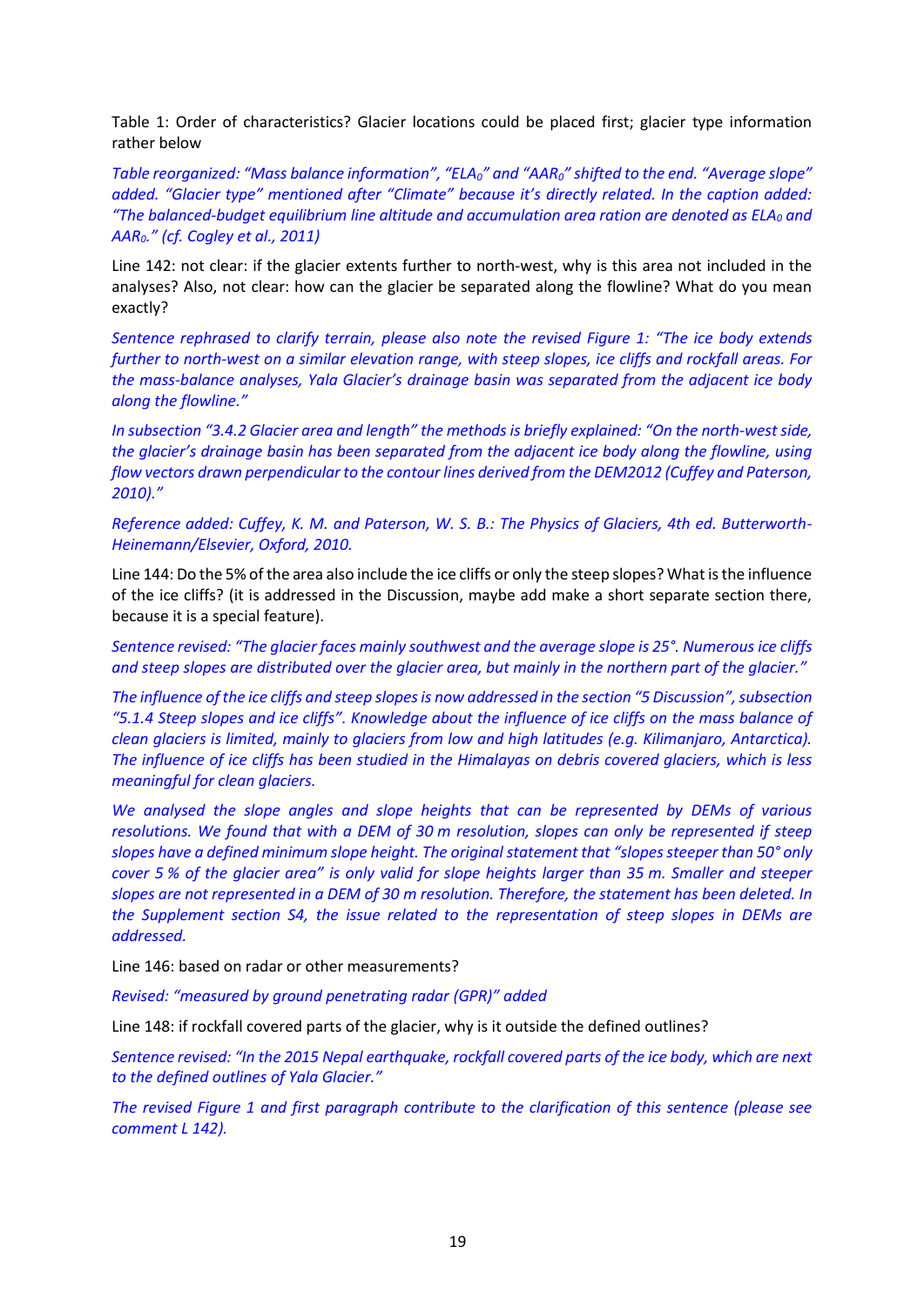Line 148/149: this transition zone from debris-covered ice to buried ice (dead ice?) and permafrost ground with ice should be shown on the map. And, how is a clear delineation of the glacier margin possible? Does this situation influence the massbalance observations?

*Sentences revised: "In the 2015 Nepal earthquake, rockfall covered parts of the ice body, which is next to the defined outlines of Yala Glacier. In these parts we find a transition from debris-covered glacier to possible permafrost with refrozen meltwater and buried ice."*

*Background: In a large area, in the vicinity of Yala Glacier a lot of ice of various appearance was observed between big boulders and debris. There is a transition of ice from obviously debris-covered glacier, glacier ice buried by rockfall and refrozen meltwater. However, in large parts the genesis of the ice is unclear. The occurrence of permafrost is very likely. Mapping such a transition zone (e.g. with geoelectrical measurements) was outside the scope our work.* 

*Consequently, in the transition zone it is impossible to clearly delineated the glacier margin, which is a common problem. However, the adjacent terminus of Yala Glacier is not affected and the transition zone does not influence the glacier mass balance in this study because the area is outside of Yala Glacier's outlines.*

*Such ice transition zones can be observed near many other glaciers, and new ones will form with the continuous glacier retreat. The ice transition zone explain some of the difficulties to map the glacier area in the vicinity of Yala Glacier. At some locations this will influence the glacier mass balance, and in particular geodetic mass balance calculations that rely on glacier inventories. These are relevant aspects and the reason to mention the transition zone in this article, although there is no influence on our mass balance calculations of Yala Glacier.* 

Line 149: Add a break and start new paragraph. *→ corrected*

Line 150: Earth's *→ deleted*

Line 150: the largest landslide so far documented (?)

*corrected: "Yala Glacier sits on a gneiss bedrock shelf, which forms part of the base from which a large landslide slipped (Weidinger et al., 2002, Takagi et al., 2007)."*

Line 152: ka *→ corrected*

Line 153: What do you mean with high glaciation? Glaciation during the ice age(s) or glacier coverage until today. *→ "recent high glaciation" corrected to "recent glaciation"*

Line 155: why possibly? From your own field experience, you can maybe directly assess the local meteorological conditions?

*Revised: "possibly" replaced by "probably" (see also next comment)*

*Based on the topography and personal observations the statement is a reasonable assumption. To limited degree meteorological measurements are available between 4000 m and 5500 m a.s.l., but not from above 6500 m a.s.l. on top of the mountain ranges.*

Lines 154-162: Move the aspects about the climate to the next section.

*Sentence rephrased and part of the information shifted to section "2.2 Climate": "The landslide left behind an open topography, with Yala Glacier located within and sheltered by the surrounding high mountains of the Langtang range (>6500 m a.s.l.)."*

Line 162: compared to Yala glacier? *→ sentence deleted*

Line 169: is sparse *→ corrected*

Line 173: "received": check tense *→ past tense, referring to reanalysis data from 1957–2002*

Line 175: the meteo stations you refer to could be added to the map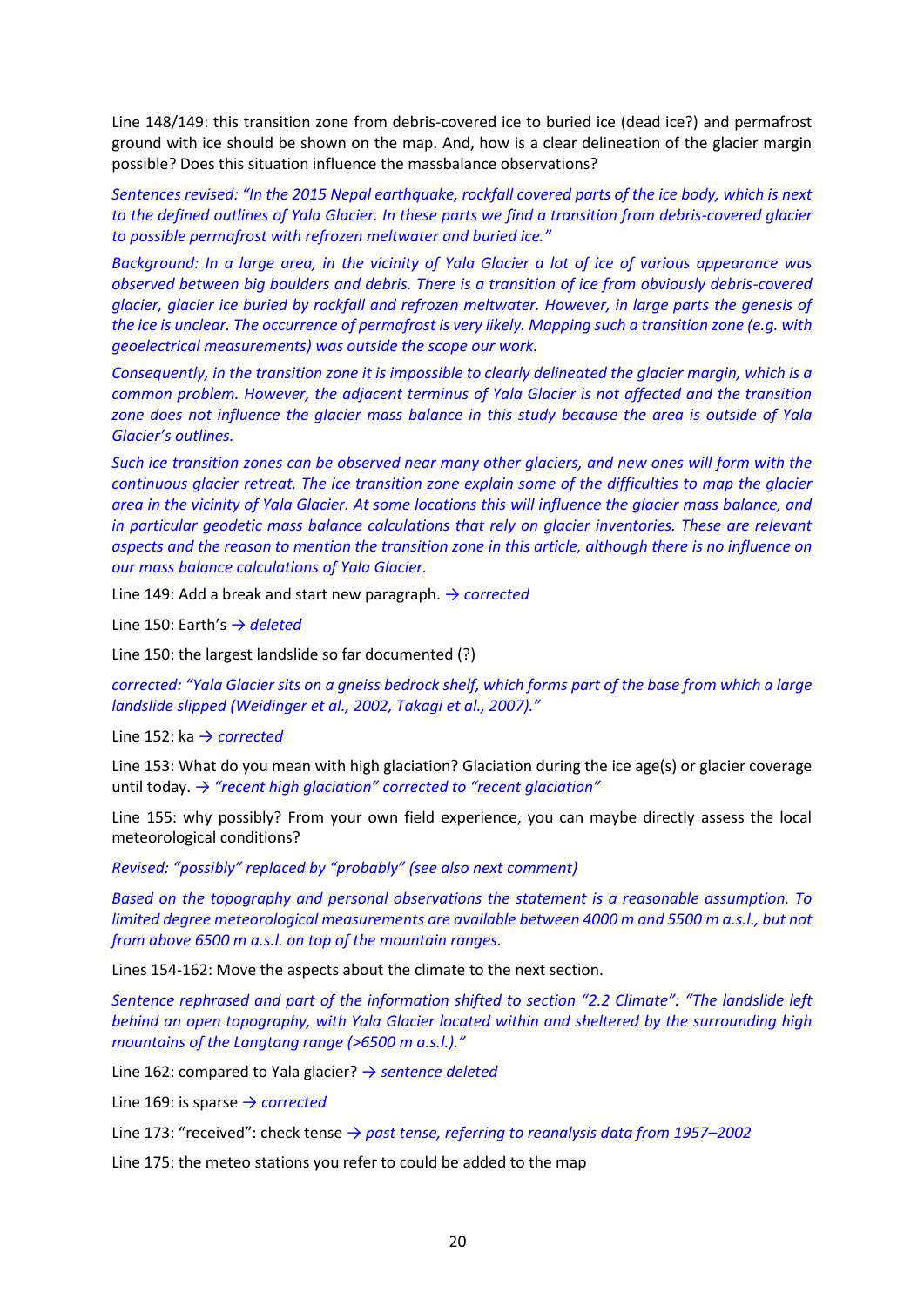*AWSs at Yala Glacier are shown in Fig. 1. Other stations are outside the map boundaries.* 

Line 177: rather mean annual precipitation (also line 181) *→ corrected*

Line 178: start new paragraph for Rikha Samba glacier

In this section, the topics of the paragraphs are the general setting, precipitation, temperature, *cloudiness, and wind. The paragraphs were kept as they were.*

Line 189/190: not clear: what do you mean here? How is it indicated? From the observed radiation?

*Sentence revised: "The sky in the Nepal Himalaya is generally clear in the post-monsoon and winter season (Fujita et al., 2001)." "as indicated by the incoming solar radiation" deleted.*

Lines 189-200 and entire sub-chapter 2: Regarding the overall structure, I suggest to bring first the more general facts about the setting incl. climate, and then specifically address the two glaciers.

*The structure of the section "2.2 Climate" is the general setting, precipitation, temperature, cloudiness, and wind. Each paragraph is introduced by indicating the climatic parameter addressed. The paragraph on precipitation has been improved by adding a better introductory sentence: "Precipitation has been analysed for the Langtang Valley and Rikha Samba Glacier based on reanalysis data and field measurements (Immerzeel et al., 2012; Racoviteanu et al., 2013; Fujita et al., 2001)."*

Line 199/200: does this apply in general or especially at Yala glacier?

*Sentence revised: "During monsoon from June to September the wind speeds at both glaciers are lower with a smaller variability."*

Line 200: wind speeds *→ corrected*

Line 202: was monitored *→ corrected*

Line 202: rather write "from autumn 2011 to. . ."

*This is an introductory paragraph for the following sections and the sentence is kept as it is. Details about the measurements follow below.*

Line 206: avoid abbreviation and "biannually"

*"HKH-CMP" deleted; the project is now introduced in the section "1 Introduction"*

*"Biannually" replaced by "twice a year"*

Line 207: measurements *→ corrected*

Line 218: stakes *→ corrected*

Line 219/220: unclear, should be further explained. Also, in line 221/222 you refer to ablation and accumulation occurring during the same time. For a better general understanding of the seasonal mass-balance evolution at the glaciers, it would be useful to have (1) a general statement about potential accumulation/ablation seasons and (2) how this affects the mass-balance measurements (and (3) how mass-balance measurements are performed in practice).

*In the section "Study area and climatic setting" in Table 1, it is stated that Yala and Rikha Samba glaciers are summer-accumulation type glaciers in a monsoon climate. In the introductory paragraph about the study area, sentences have now been added specifying the main characteristics of summeraccumulation type glaciers, mentioning the main accumulation and ablation seasons. The first paragraph in section "3.1.1 In situ mass balance measurements" has been modified. Many readers might be unfamiliar with summer-accumulation type glaciers and the related measurements. A brief description of summer-accumulation type glaciers, how it affects the mass balance measurements and how measurements are performed in practice is now provided in section S1 of the Supplement.*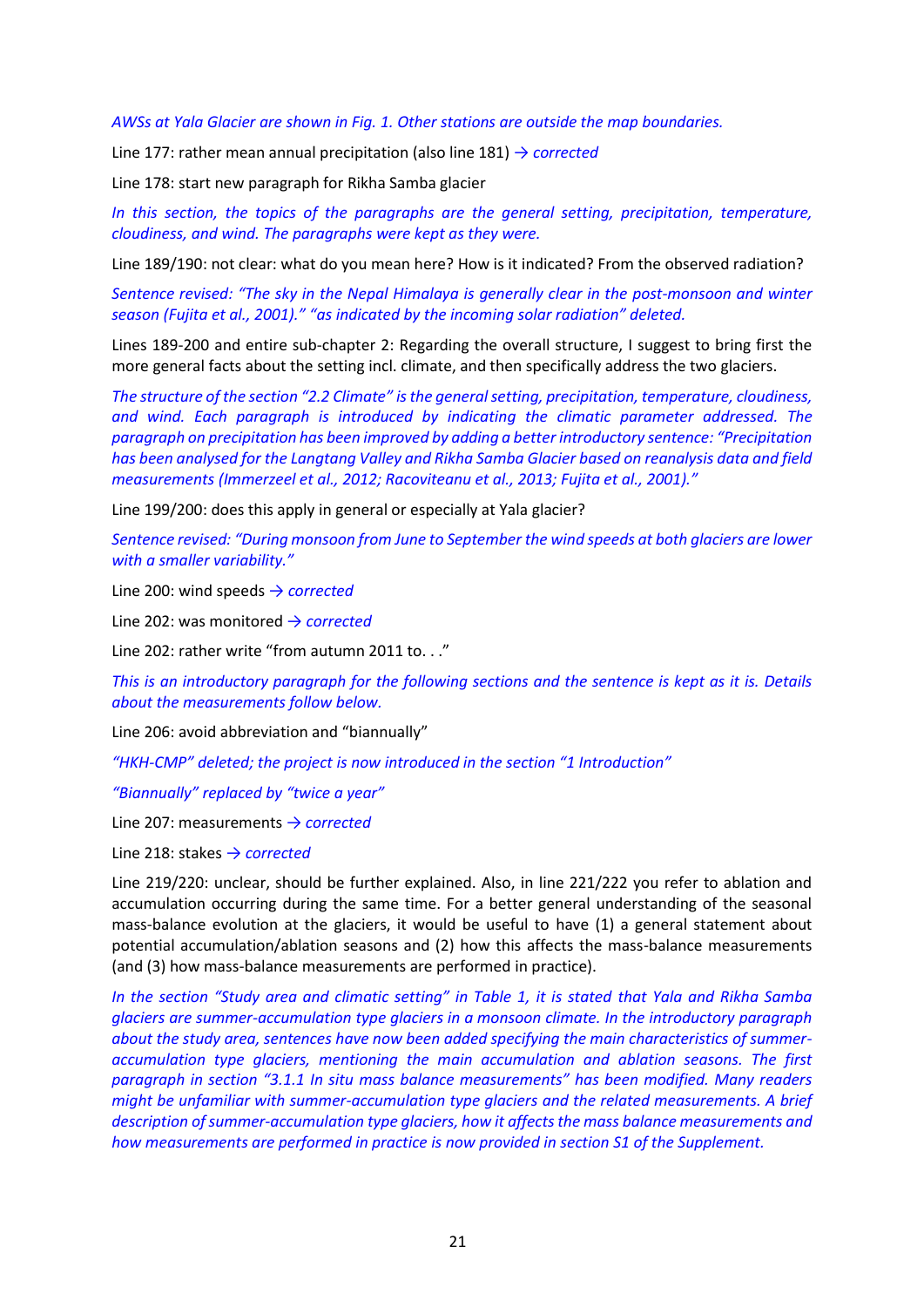*The introductory sentence about the study area now reads: "Both glaciers are summer-accumulation type glaciers (Ageta and Higuchi, 1984), which are characterized by an overlapping main accumulation and ablation season during the monsoon season (Fig. S1). A brief description of summer-accumulation type glaciers and mass-balance measurements is provided in the Supplement (section S1)."*

*The introductory paragraph for subsection "3.1.1 In situ mass balance" now reads: "The in situ mass balance was measured following Kaser et al. (2003), taking into consideration aspects in the ablation and accumulation area specific to summer-accumulation type glaciers (for details see Supplement, section S1). In the ablation area, the mass balance is measured with bamboo stakes. If snow is present, its depth is usually measured at each measurement site, and at selected stakes the snow density and profile are also recorded. In the accumulation area, snow pits are dug or cores taken, and the snow profile, depth and density recorded. Additionally, several snow probing measurements are taken. Bamboo stakes mainly mark the measurements sites, but in absence of snow pit data they are also used for the mass-balance calculation, in particular in the case of a negative mass balance. The snow pit measurements are only reliable if the previous measurement surface can be clearly identified, e.g. when marked with a sawdust layer. Difficulties arise in the accumulation area, if the cumulative ablation temporarily exceeds the cumulative accumulation during the measurement period (Fig. S2). The exceeding ablation is not represented in a snow pit measurement and likely impacts the sawdust layer. Stake readings are less reliable because the underlying snow and firn layers compact over time and may push or pull the stake up or down. "*

Line 221: can be clearly identified *→ corrected*

Line 225: why is the network stretched along one line? See also my comment regarding Figure 1.

*The Paragraph has been rephrased to clarify why no measurements were taken in some parts of the glacier: "On Yala Glacier, the measurements stretch along a line established in the past by Japanese researchers (Fujita et al., 1998). In the lower part a few stakes were initially added in a transect. Since the glacier has been shrinking, a second row of stakes was installed parallel to the original line in November 2016, in an attempt to maintain measurements also in future when the glacier retreats beyond the current stake locations. In the northern and highest parts of the glacier no measurements were taken because steep terrain, crevasses and ice cliffs make access difficult."*

Line 229/230: The effect of the ice cliffs and steep slopes should be placed in the Discussion.

*The sentence has been deleted and is addressed in the discussion.*

Line 234: Snow depths and snow pits incl. snow density. . .

*Sentence rephrased: "Snow depth was probed, and the density measured in snow pits, but sawdust was spread only during few occasions and found only once, making accumulation measurements challenging."*

Line 238: kg m-3 *→ corrected (paragraph deleted here but kept and corrected in section "4 Results")*

Line 240ff: This section is very detailed (too detailed). You could just directly refer to Table S1.

*The section has been shortened. It is common to provide technical details about dGNSS surveys (e.g. Wagnon et al., 2020; Tshering and Fujita, 2016).*

Line 245: at best? *→ "at worst" deleted*

Line 255: What are the velocity measurements used for?

*Glacier velocity data is supporting information for the interpretation of glacier data. It can give an indication about glacier dynamics and flow direction. As stated in the discussion chapter, the lowering ice velocities of Yala Glacier give an indication about the glacier's downwasting.* 

Line 258: Explain that "Schneider" is a particular map name (Arbeitsgemeinschaft für vergleichende Hochgebirgsforschung?)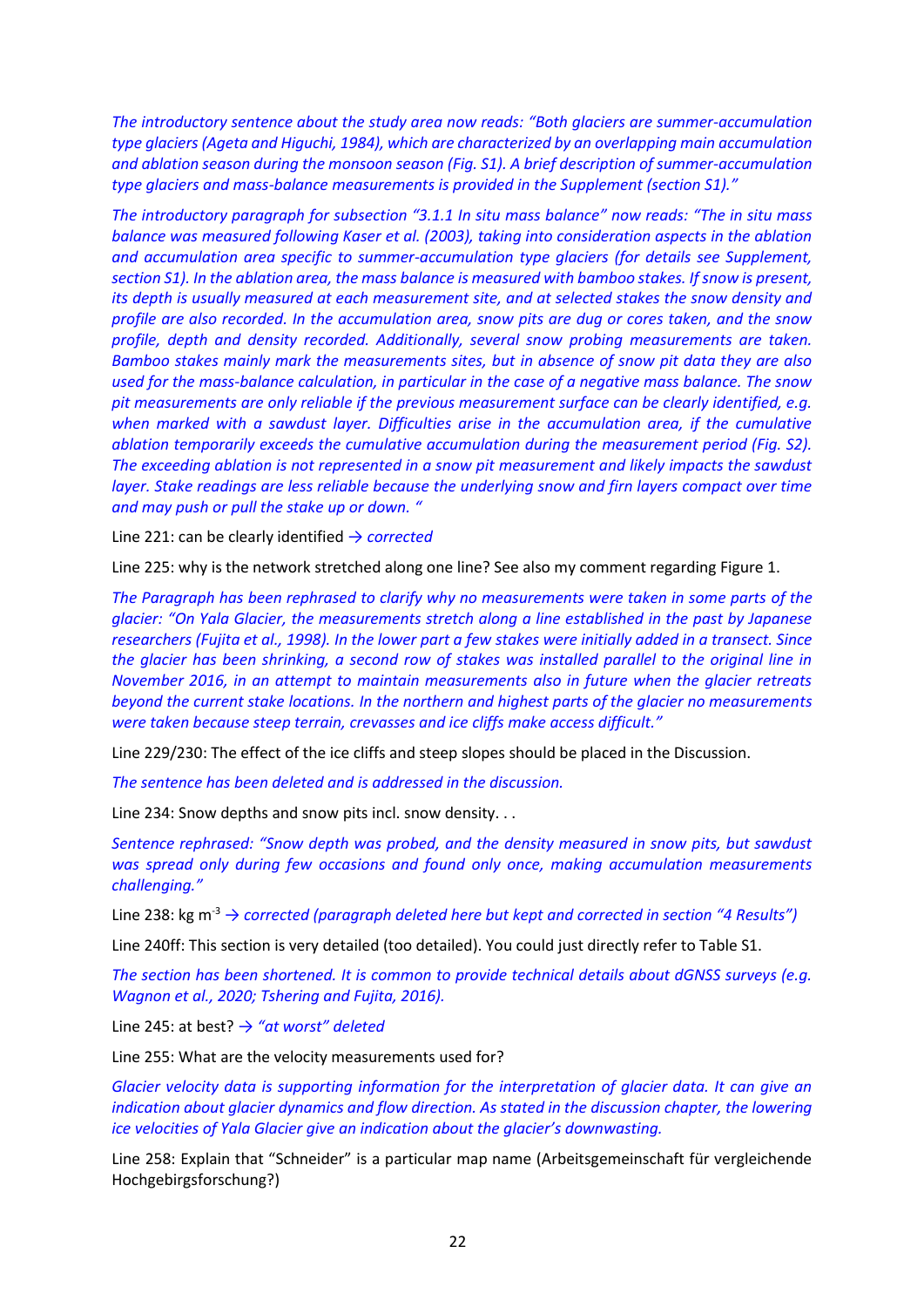*Sentence revised: "The maps include the Survey of India, the so-called Schneider and the Nepal topographical maps published in 1965,…" Additional information about the map is provided in Table S2.*

*Background: In Nepal, the "Alpenvereinskarte Langthang Himal Ost" is known as the "Schneider map". The map was published within the framework of the Alpenvereinskartographie by the Oesterreichischer Alpenverein (Austrian Alpine Club) in 1990. The "Arbeitsgemeinschaft für vergleichende Hochgebirgsforschung" was not involved, and published different maps.*

Section 3.2 is interesting to read but very detailed. Maybe some of the information could be placed in a table instead to shorten the section.

*The section has been revised and shortened, sentences have been deleted, or statements are expressed more concisely. The Tables S2 and S3 in the Supplement provide more detailed information about maps and satellites. The shortened section now reads:* 

*"For Yala Glacier, various maps were compared and evaluated for their suitability for area, volume and frontal change analysis. The maps include the Survey of India, the so-called Schneider and the Nepal topographical maps published in 1965, 1990 and 1995, the map by the Japanese Glaciological Expedition Nepal (GEN) map (Yokoyama, 1984) and glacier outlines from the ICIMOD glacier inventory of Nepal (Bajracharya et al., 2014; Table S2). The GEN map and glacier inventory data were used; however, despite good quality no other maps could be used because of transformation issues and inconsistencies. The GEN map is based on a ground photogrammetric field survey in 1981 (Yokoyama, 1984). The photo point was about 2 km from the glacier terminus in 1981 on a lower location; consequently, the exposing axis is almost parallel to the glacier surface. We found a distortion and mismatches at the ridge and at the south-east and north-west side of the glacier. We georeferenced the map with the GeoEye-1 orthoimage from 2012 to calculate the frontal variations but did not use it for area or geodetic mass-balance analyses.*

*Satellite images were used to delineate glacier outlines and termini of both glaciers, and to calculate the geodetic mass balance of Yala Glacier (Table S3). The SRTM-3 DEM (SRTM-3) is the third version of the DEM from the Shuttle Radar Topography Mission (SRTM) and is generated based on data from 2000. The spatial resolution is about 90 m, with an absolute vertical accuracy of ±16 m and a vertical reference to the WGS 84 EGM96 geoid (Rabus et al., 2003). The penetration of the SRTM C-band beam in snow, firn and glacier ice is an issue that results in a lower accuracy especially in the accumulation area (Kääb et al., 2012, Berthier et al., 2006). SRTM-3 was resampled to 30 m for the geodetic massbalance calculation of Yala Glacier. The SRTM-1 DEM was used for the mass-balance analysis of Rikha Samba Glacier. It is based on the SRTM-3 data from 2000 but was released with an improved resolution of about 30 m.* 

*The GeoEye-1 is a commercial high-resolution stereo satellite image with 0.5 m spatial and 8 bits per pixel radiometry resolutions. The stereoscopic images from 15 January 2012 were used to generate a DEM (DEM2012) for Yala Glacier to calculate the glacier-wide geodetic mass balance, and the orthoimage was used to delineate the outlines.*

*We used Landsat images for various purposes. A Landsat 8 image acquired on 18 November 2013 was used to collect horizontal reference (x, y) and the SRTM-3 for the vertical reference (z) for ground control points (GCP) to georeferenced the GeoEye-1 images, and tie points for DEM generation for Yala Glacier. A Landsat 7 Enhanced Thematic Mapper (ETM+) image from 2000 helped to identify the outlines of Yala Glacier for the geodetic mass balance and to analyse frontal variations. We analysed terminus changes of Rikha Samba Glacier using a Landsat 4, Landsat 7 ETM+ and two Landsat 5 Thematic Mapper (TM) images from the years 1989, 2001, 2006 and 2011, respectively. RapidEye images from 25 and 27 April 2010 were used to delineate the outlines of Rikha Samba Glacier.*

*A Hexagon KH-9 image from November 1974 was used for a frontal variation analysis of Yala Glacier. Other Hexagon images were found unsuitable for area and volume analysis because of void areas, or cloud and snow cover in the images at other times of the year. Additionally, it was difficult to delineate*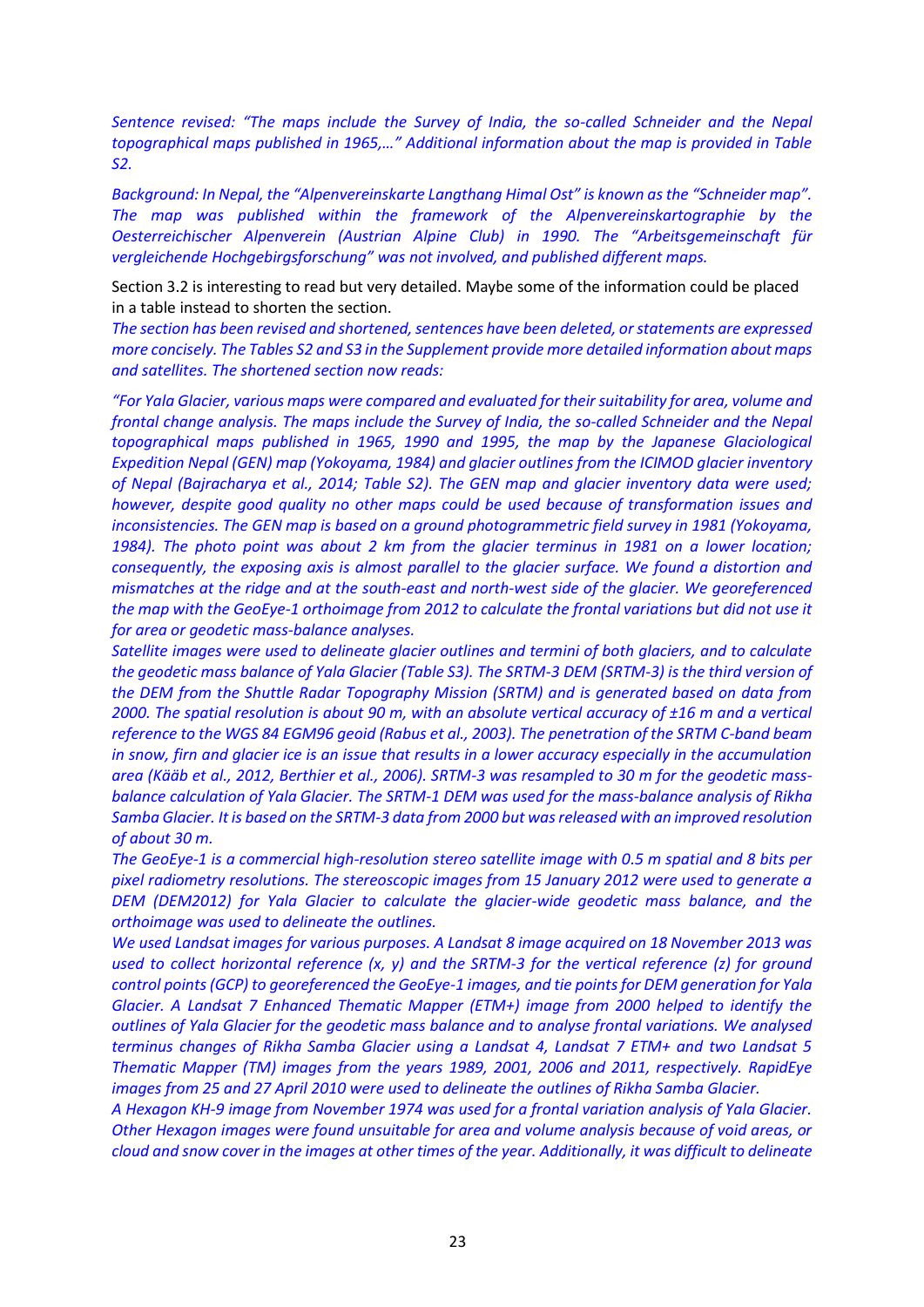*the glacier at the north-west and south-east side without contour lines to derive the flowlines at that time.*

*For this study, we adopt the projection system WGS 1984, UTM Zone 44N and 45N for Rikha Samba and Yala glaciers, respectively. We used the local projection system called Modified Transverse Mercator, with false easting 500,000 m and scale factor of 0.9999 at the central meridian 84° E and 87° E for Rikha Samba and Yala glaciers, respectively."*

Line 305: not clear, rewrite the last sentence

*Sentence revised: "The DEM was used for to analyse the mass balance analysis of Yala Glacier with the geodetic and glaciological method."*

Line 332: Abbreviations should be written out when they appear for the first time.

*Corrected and Table 1 adjusted: "The glacier-wide mass balances, the equilibrium line altitude (ELA) and accumulation area ratio (AAR) were calculated based on the interpolated mass balance gradient derived from the point measurements following a similar method used by Wagnon et al. (2013)."* 

Line 358: based on the measurements by whom? According to Figure 3, there are no data.

*Context changed and sentence rephrased: "For the accumulation area, no characteristic gradients could be identified because only few measurements were available."*

Line 358: balance year 1998/99? *→ corrected* 

Line 360ff: Are there large changes in the area over the observation period? If not, the difference between conventional and reference-surface balance is small and a corresponding note should be added in the text.

*We did not analyse area changes of Yala and Rikha Samba glaciers between 2011 and 2017.* 

*Background: As documented in section "3.2 Maps, satellite images and DEMs" and Table S2, for Yala Glacier we made efforts to assess various maps and satellite images with the goal to analyse the geodetic mass balance or area changes. However, as mentioned we faced a range of issues such as snow cover, transformation and scale problems. While accurate maps and DEMs with high resolution and regular updates are a standard e.g. in Europe or North America, this is not possible in Nepal because of its extreme environment. In our work we faced repeatedly challenges such as distorted maps or inaccurate elevations, which made it hard to georeferenced satellite images for areas as small as Yala Glacier.*

Line 375/376: not fully clear what you mean with regression lines caused by outlying points

*Sentence rephrased:" The accuracy of the ELA and AAR were estimated by shifting the regression lines based on point measurements deviating from the initial regression line."*

Line 380: not clear: what has been separated? Why based on the contour line method? It is not evident from Figure 1 (map).

*Sentence revised: "On the north-west side, the glacier's drainage basin has been separated from the adjacent ice body along the flowline, using flow vectors drawn perpendicular to the contour lines derived from the DEM2012 (Cuffey and Paterson, 2010)."* 

Line 402: Not clear: earlier in the text you state that the ELA is derived from the mass balance gradient; is it also observable in the field? "balanced ELA": write ELA0 as in other occasions in the paper and state at some point that ELA0 (AAR0) is the balanced ELA (AAR).

*Sentence revised and the term "balanced ELA" doesn't appear in the manuscript anymore: "The accumulation and ablation areas were separated by an estimated ELA of 5350 m a.s.l."*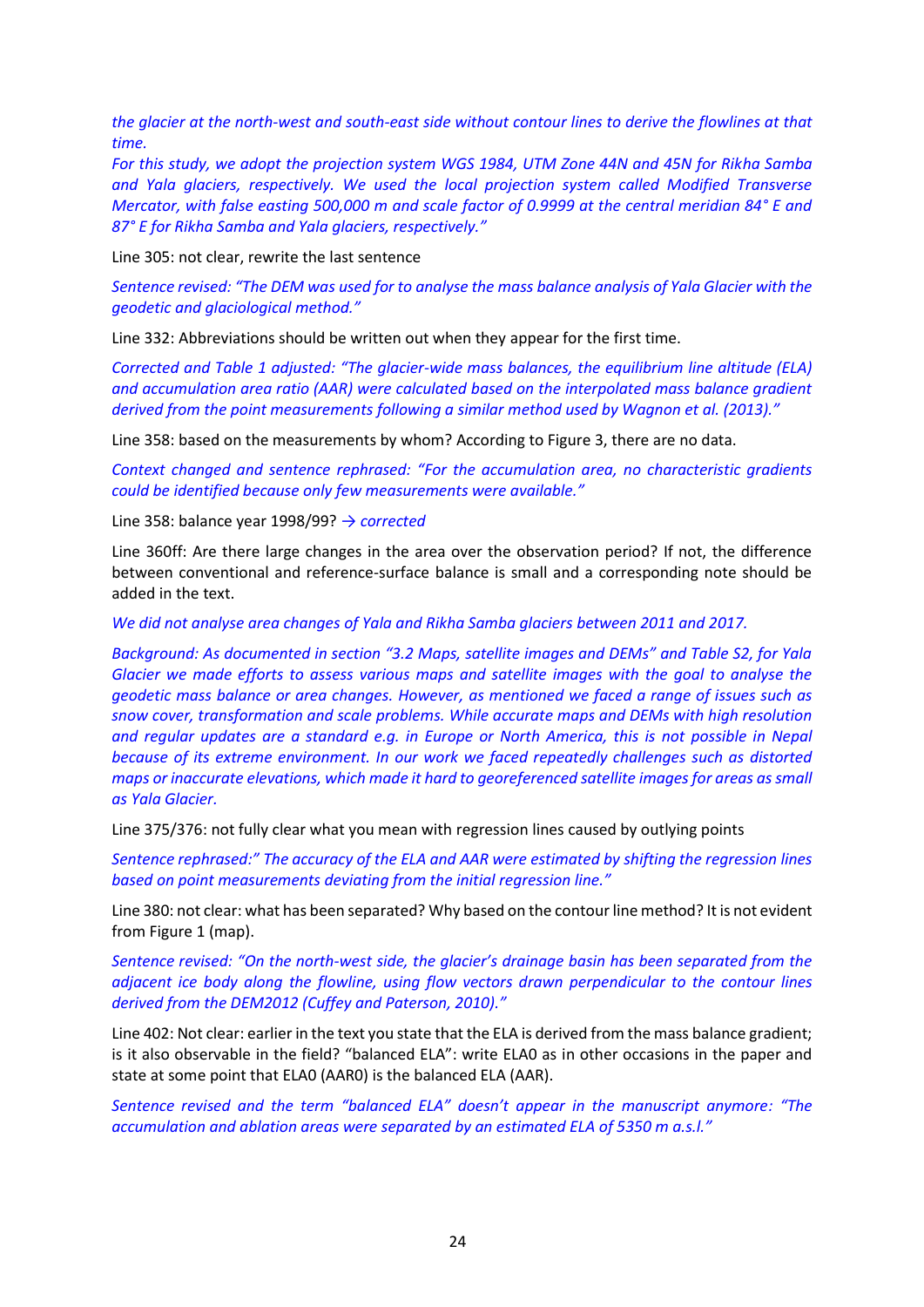*Background: for the calculation of the geodetic mass balance the process required the ELA to be estimated for the respective time period. This ELA differs from the one calculated from the annual mass balance gradient data and the ELA0.*

Line 410: What is/was the purpose of this additional profile line? Was it used to calibrate the geodetic data? Was there a correction applied? Or was there any benefit for the in situ glaciological measurements?

*The profile line has been addressed in subsection "3.1.2 GNSS surveys", and the revised paragraph now reads: "The glacier surface profiles of Yala and Rikha Samba glaciers were repeatedly surveyed with dGNSS, along a longitudinal profile and three and two cross-profiles, respectively, but only data from May 2012 from Yala Glacier are presented here. Already Sugiyama et al., (2013) surveyed the profile line in 2009. The repeated measurements provide the opportunity to further analyse the mass balance with an independent complementing method (Wagnon et al., 2013, 2020)."*

Line 434: climate stations? *→ Corrected: "…however, AWSs on and near…"*

Line 445: gradient for Yala Glacier from 2011/12 to 2016/17. Delete row with "1999" *→ corrected*

Line 450: Not clear whether there was actually a measurement at Rikha Samba in 1999 or if this should be 2011. However, if the latter applies, the caption should read 2010 to 2017, or better 2010/11 to 2016/17.

*Caption revised: "Table 3: Mass balance (B) measured with the glaciological method, ELA, AAR and the lower and upper mass-balance gradient for Rikha Samba Glacier for the mass-balance years 1998/99, and from 2011/12 to 2016/17. We did not calculate the ELA and AAR for Rikha Samba Glacier for 2011/12, 2013/14 and 2014/15 due to the very few data points. For the mass-balance year 1998/99, the point measurements collected by Fujita et al. (2001) were used."*

*In the subsection "3.4.1 Point and glacier-wide mass balance", it is mentioned that data from Fujita et al. (2001) was used to calculate the glacier-wide mass balance for the mass balance year 1998/99. For clarification it is now also mentioned in the caption of Table 3.*

Line 463: The differences between seasonal and annual balances should be further explained (in the Discussion).

*In the section "5 Discussion" in subsection "5.1.2 Seasonal mass balance" the differences in annual and cumulative seasonal balance in 2011/12 and 2014/15 are now addressed.*

Lines 474-477: Repetition of what has previously been stated.

*Lines deleted in the "Data and Methods" section, but kept in the "Results" section.* 

Line 486: m a.s.l. *→ corrected*

Line 488: linear regression? *→ corrected* 

Line 493: seasonal and annual balances The consistent gradient for the glacier: an interesting finding that should be mentioned in the abstract.

*The sentences have been revised to better explain in words what can be seen in Figure 2. The described gradients show a common pattern, especially considering that the lack of sufficient data in the accumulation area prevented identifying a characteristic gradient in the accumulation area. The findings are not unusual and there is no need to describe them in the abstract. Examples of common mass balance gradients can be found in the Global Glacier Change Bulletins of the WGMS.*

*The revised sentences now read: "Figure 2 shows the characteristic gradients for the annual and seasonal balances of Yala Glacier that remain relatively constant over the investigated time period. However, additional measurements in higher elevations would have allowed to identify a gradient in the accumulation area for the annual and the summer balance."*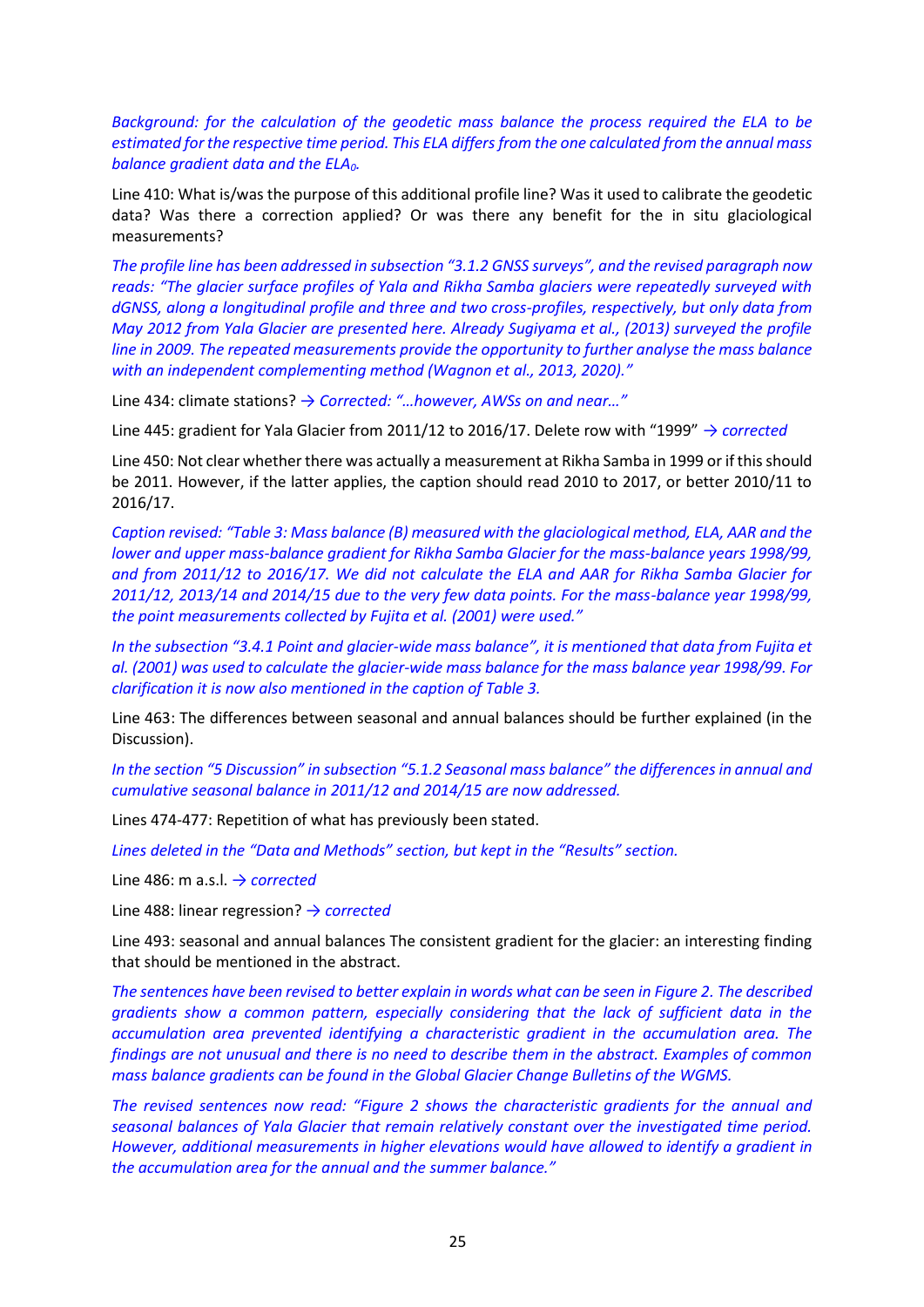Line 499: Your statements here raise the question of why there are no measurements in the higher areas of the glacier(s). Are these areas too high? Too steep? Too dangerous? This should be specified and clarified at some point.

*In subsection "3.1.1 In situ mass balance", sentence revised: "In the northern and highest parts of the glacier no measurements were taken because steep terrain, crevasses and ice cliffs make access difficult."*

Lines 500-509: move this paragraph to the Discussion *→ paragraph shifted*

Line 528: The thinning rate along the profile line is not clear (-1.1 m a-1); is it the mean along the line? Would a mean even make sense? What is the purpose of this profile line?

*The revised sentence is: "The mean thinning rate along the profile line is -1.1 ±0.13 m a-1 ."*

*In the section "5 Discussion", subsection "5.1.1 Annual mass-balance rates" sentences have been added discussing the purpose of the mass balance of the profile lines: "The profile line has been surveyed repeatedly, the first time by Sugiyama et al. (2013) in 2009 and in subsequent years by our team. The future analysis of the geodetic mass balances along the profile lines and transects is planned as supporting and independent method for the analysis of the mass balance (Wagnon et al., 2020, 2013)."*

For such a long time period, only the mean makes sense. Along profile line Line 529: m a.s.l.

### → *corrected*

Line 538: Table 4 should be moved to the Discussion. *→ done*

Line 540: In Table 4, you refer to WGMS (2019). The reference is missing and anyway the question is what the original source is. In the table, I would explicitly write "glaciological method".

### *"direct measurements" replaced by "glaciological method"*

*The initial compilation of some of the data is based on the FoG dataversion 10.5904/wgms-fog-2019- 12, when the most up to date data was only available from the FoG database. The FoG reference has been updated short before submitting the manuscript in early September 2020. In the meantime, new references have been published and are updated in the Table 6 according to best knowledge. These are:*

- *Wagnon et al., 2020, including supplementary information*
- *Mandal et al., 2020*

*Please note, for the geodetic mass balance calculation for Yala and Rikha Samba glaciers 2000–2016, the paper by Brun et al., (2017) has been provided for the description of the data. The actual values for the two glaciers have been retrieved from WGMS (2020a), no other source could be accessed.*

Lines 545-552: should be moved to the Discussion *→ done*

Line 550: Maybe also add Chhota Shigri glacier (cf. Discussion) *→ Chhota Shigri Glacier added*

Line 551: regarding Mera and Pokalde glaciers: where are these glaciers exactly located? They could/should be added to the overview map.

#### *The glaciers have been added in the overview map in Figure 1.*

Line 558/559: The comparison of the retreat rates of both glaciers is relative because the glaciers are different in size and form. For Yala glacier, it might also be more straightforward to assess area changes instead of length changes (?). Or to add area changes in addition to the length changes.

*The revised sentence now reads: "For Rikha Samba Glacier, between 1989 and 2013 the average retreat rate and total retreat was -18.0 m a-1 , and -431 m, respectively."*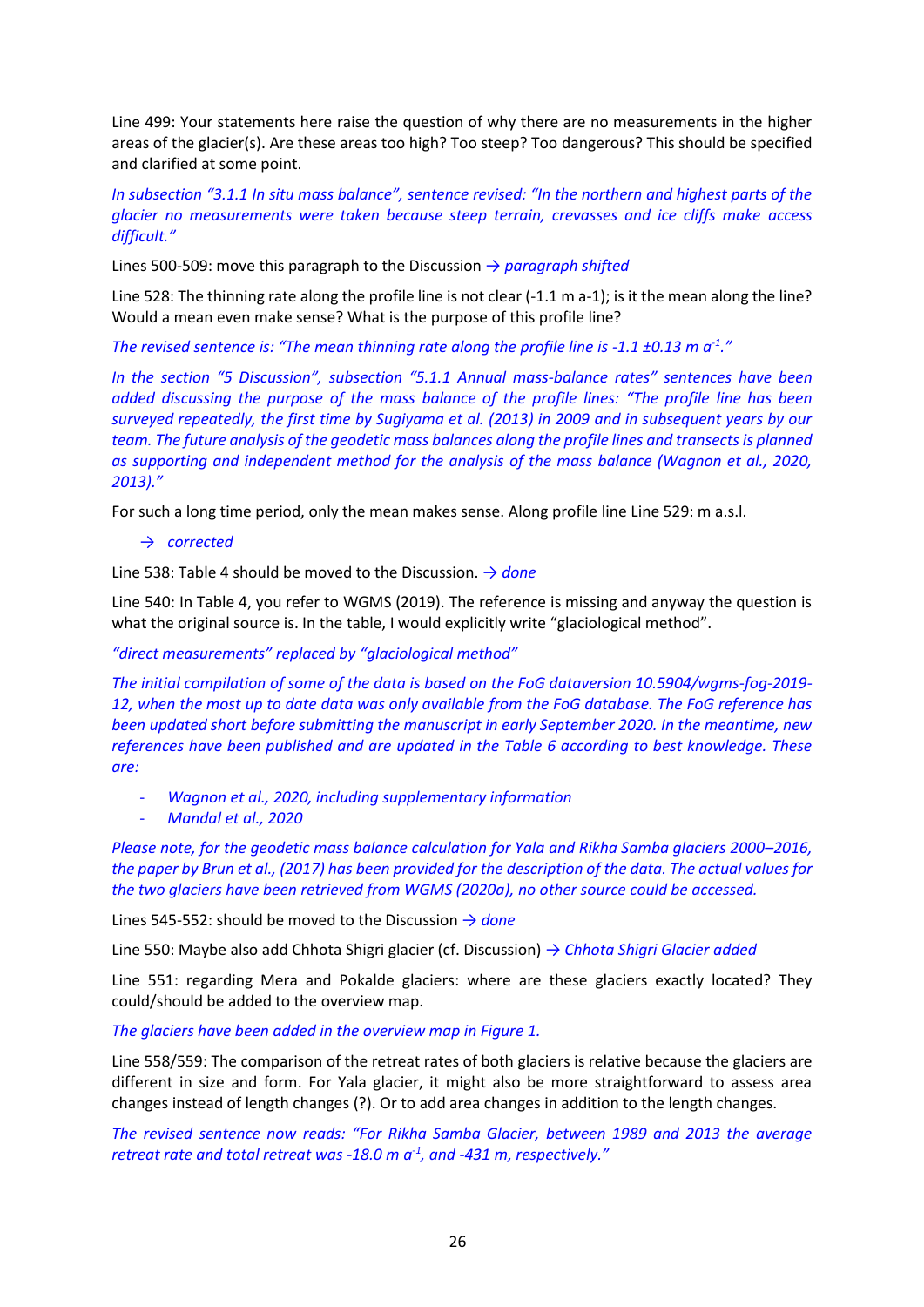*In this section, the results of the glacier length changes are presented, which have been reported for the FoG database in 2015. We discuss length changes in section "5 Discussion", subsection "5.1.3 Glacier length changes, flow and downwasting" and put them into context of past records. We are aware that glacier length changes depend on the topography, that their climate signal is delayed and indirect and depend on the glaciers' individual response times. The ECV product "glacier length" (Haeberli et al., 2007) has been changed to "glacier area" (GCOS, 2016) only in recent years and therefore we initially put priority on reporting glacier length changes. If it was easy, we would have also analysed area changes. It wasn't easy. As already stated in section "3.2 Maps, satellite images and DEMs", we assessed satellite images and maps but found them unsuitable for area analysis.* 

Line 579: Figure 12 should be moved to the Discussion. *→ Done*

Line 583: The displacement of the stakes is interesting and allows the link to the velocity measurements. *→ Yes, thanks*

Line 585: why is the profile line from Sugiyama et al. added? And is this the same profile line as mentioned before?

*Profile line has been removed from the Figure because it is not relevant here. And yes, it is the same profile line that we surveyed repeatedly for further comparison.* 

Line 595: All glaciers and benchmarks as used in the Discussion could be shown in the overview map. For clarification, it should also explicitly be stated

*In Figure 1, the overview map (c) has been revised, showing the investigated glaciers and the glaciers mentioned in the Discussion. In the Discussion, references to Fig. 1 is made.* 

Line 614: The paragraph here as well as the subsequent ones refer always to geodetic mass balances; this should be clearly stated or structed in a clear way so that both observations types are not mixed up.

#### *The section Discussion has been restructured. Geodetic and in situ data are now explicitly mentioned.*

Line 637ff: What does this mean for assessing glacier mass balances over the entire Himalaya? Is it possible from the available data to draw general conclusions? The authors might elaborate a bit more on this question, which also allows to place the mass-balance data from Yala and Rikha Samba into a larger context and to streamline the Discussion (cf. my general comment above about the Discussion).

*The section Discussion has been restructured. The mass-balance data of Yala and Rikha Samba Glacier have been put into a larger context in the "5 Discussion", subsection "5.3 Comparison of in situ glacier mass balances in the Himalaya".* 

*In the subsection "5.4 Bias by low-lying glaciers" the closing sentences have been reorganised and now read: "The bias introduced by low-lying glaciers result in the overestimation of negative mass balances in the region (Gardner et al., 2013). It highlights the importance of investigating large glacier elevation ranges, measuring mass balances in the accumulation areas and precipitation data in high altitudes."*

Line 640: Such a bias *→ corrected* 

Line 641: here the term mass budget is used, at other occasions the term mass balance is used. You may check for a consistent use throughout the paper. The same applies to the term net balance (e.g. in line 649 or Figure 14), which should be avoided (cf. the mass-balance glossary by Cogley et al., UNESCO, 2011).

*The terms "budget" has been replaced by "balance", and "net" has been replaced with a suitable term in the manuscript, except for "balanced-budget equilibrium line altitude (ELA0) and balanced-budget accumulation area ration (AAR0)" and "net accumulation", where the terms are used according to Cogley et al. (2011).* 

Line 651/652: delete sentence *→ deleted*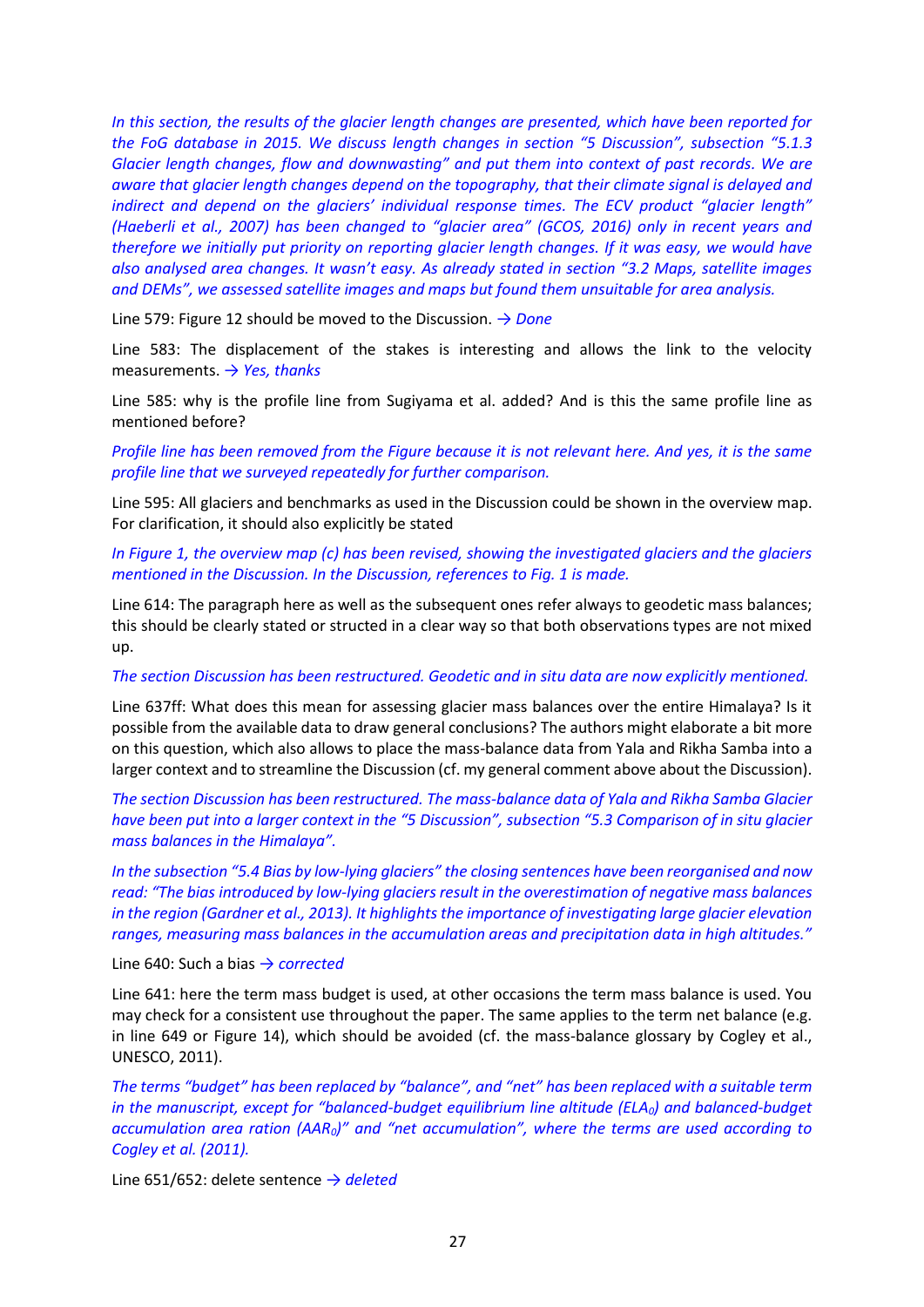Line 660/661: 1980s, 1990s (see also line 680 and other occasions) Paragraph from line 649: It should be better worked out why this context is important for the discussion of the measurements presented in this study.

#### *Regarding 1980s, 1990s etc.: entire manuscript checked and corrected*

*The context is now addressed in the restructured section "5 Discussion", subsection "5.5 Interannual variability of winter precipitation and long-term trends of accumulation".*

Line 686: If you specifically address particular stakes with names, then these should also be labelled in the map. *→ done in revised Figure 1*

Line 700: There is a break and hence a new paragraph should be started here.

*Obsolete after restructuring the section "5 Discussion"*

Line 701: why are the measurements on Yala glacier representative? Could you explain that a bit more in detail? *→ sentence deleted* 

Line 707: The general character of Yala (and Rikha Samba) glacier(s) should be stated at the beginning of the paper (it also relates to my previous comment regarding the ablation/accumulation season, see lines 219/220). In line 708, there is now a contradiction to the what has just been stated before. This should also be clarified.

# *The discussion has been restructured and rephrased. The introductory sentence repeating the character of Yala Glacier and results has been deleted. Please also see response to comment 219/220.*

Line 715: during favorable conditions *→ corrected: "in" deleted*

Line 723: Is this statement really needed for the discussion? *→ Statement deleted*

Line 738ff: rather results, can be deleted here or just refer to Figure 11, but then also an explicit link to the mass-balance data should be made. On the other hand, the Little Ice Age extent is mentioned here for the first time, however, the location is not shown on the length change plot (either add or delete entirely).

*The discussion has been restructured and the frontal variations of the two glaciers are now discussed separately. LIA is now written out as Little Ice Age.*

*Please note, in the section "5 Discussion" we put our own results into the context of measurements from earlier years, based on studies conducted by Ono (1985), Yamada et al. (1992), Kappenberger et al. (1993), Fujita et al. (1998) and Fujita et al. (2001). In the section "Introduction" we refer to some of the respective work. Their results are not displayed in Fig. 9 and 10 (in section "results"; previously Fig. 10 and 11) but surely would have been interesting to see. The former glacier extents and data on moraines were not available to us in a georeferenced digital format. As addressed in the responses for comment "Section 3.2" and "Line 360ff", there are in general problems to georeferenced maps because of transformation issues. However, the respective references provided maps and photos. In the section "results", Table 4 (previously 5) has been corrected and the three entries with "Source: Fujita et al. 2001" have been deleted because these are not our results.* 

*We submitted frontal variation data (former ECV products) to the FoG database and hence found them relevant to be discussed. The mass balances data are a direct climate signal and the glacier length changes are the delayed response to the mass changes. However, the glacier dynamics of Yala Glacier is "disturbed" because of the downwasting, which makes it problematic to use the response time equation by Jóhannesson et al. (1989)\*. The response time of Rikha Samba Glacier is according to Jóhannesson et al. (1989) approximately 43 years. We do not have mass balance data from several decades to draw conclusions about the observed glacier length changes.*

*\*Jóhannesson, T., Raymond, C., and Waddington, E. (1989). Time-scale for adjustment of glaciers to changes in mass balance. Journal of Glaciology, 35(121):355–369.*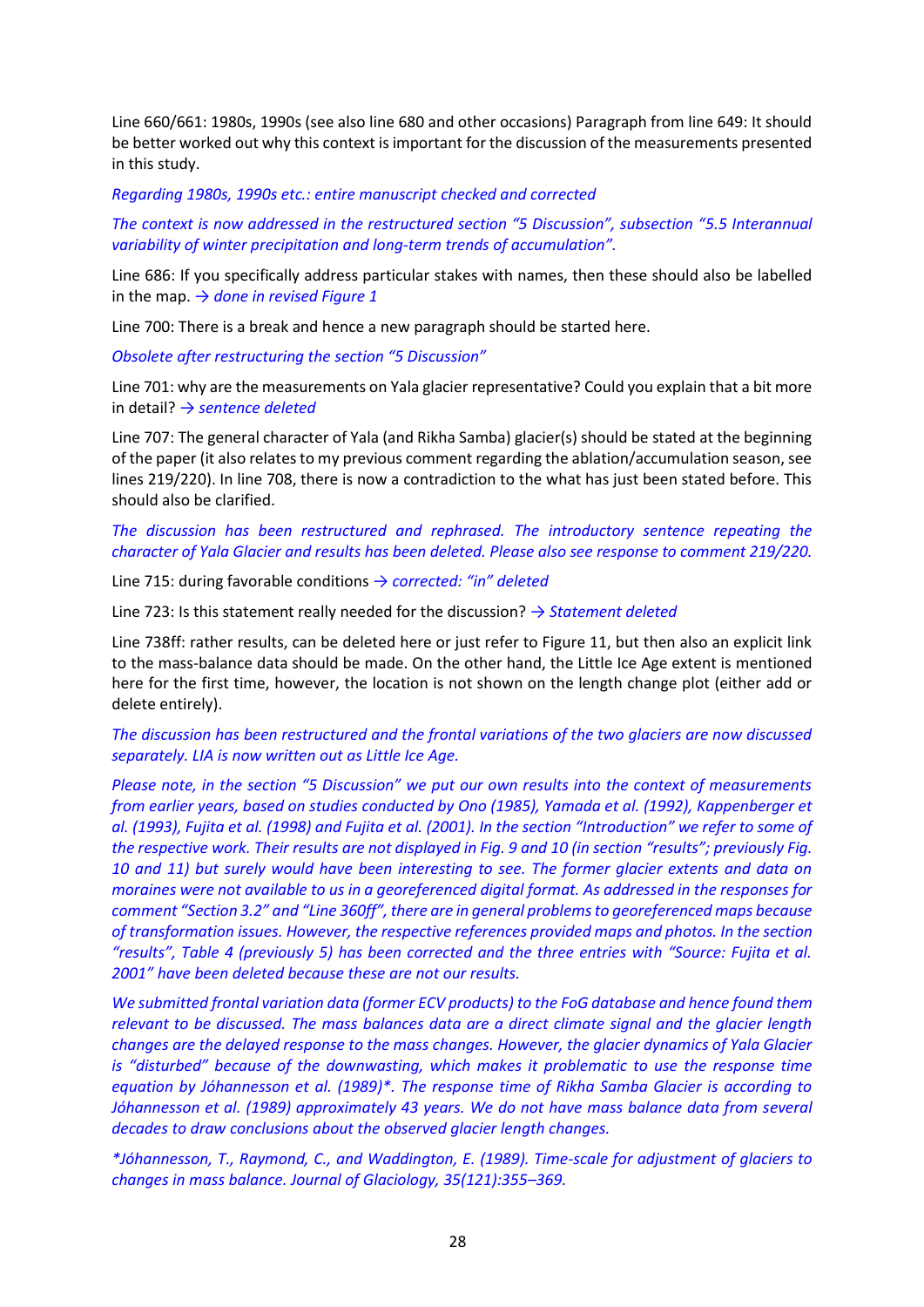Line 756: the mass-balance data shown only cover a few years, so it is probably more appropriate to write about an overall retreating. Or can you exclude that there were more balanced (or maybe even positive) years over the last couple of decades?

*Sentence revised: "Both Yala and Rikha Samba glaciers shrank and retreated in the last couple of decades. The geodetic mass balance of Yala Glacier showed a mass loss of -10.49 ±7.41 m w. e. from 2000 to 2012, at an annual rate of -0.74 ±0.53 m w.e. a-1 . The cumulative in situ mass balances for Yala and Rikha Samba Glacier were -4.80 ±0.69 m w.e. and 2.34 ±0.79 m w.e., and the annual mass-balance rates -0.80 ±0.28 m w.e. a-1 and -0.39 ±0.32 m w.e. a-1 , respectively. From 1974 to 2016, Yala Glacier retreated 346 m, and from 1989 to 2013 Rikha Samba Glacier retreated 431 m."*

Line 760/line 770: Avoid new references or rather move to Discussion

*Conclusions revised and reference now also mentioned in the discussion*

Lines 764ff: Does this refer to Yala and/or Rikha Samba? *→ statement deleted*

Line 772: m a.s.l. *→ corrected*

Line 773: This aspect is not mentioned in the Discussion, isn't it? It is an important aspect because it also influences the glacier's mass balance (and there is also another comment above about conventional vs. reference-surface mass balance), therefore I would discuss it before and draw one conclusion that is then presented here at the end.

*The downwasting is addressed in "5 Discussion" and has been revised in the new subsection "5.1.3 Frontal variations, glacier flow and downwasting". Area changes were not assessed.* 

*In the section "6 Conclusion" the revised statement now reads: "Yala Glacier experienced downwasting, indicated by the observed changing surface topography between 2011 and 2017 and decreasing ice flow velocities. Over the course of the years, most of the stakes could not be reinstalled at the original coordinates, either because of new crevasses, or significant changes of the surface features at the original site. The downwasting and small accumulation area at low elevation compromise the long-term monitoring of Yala Glacier."*

Line 784: Can you give a time horizon regarding the survival of the glacier? Or are there any projections for the region?

*A sentence is added addressing the expected survival of the glaciers: "Under the recent climate it can be expected that Yala Glacier will disappear over time but not Rikha Samba Glacier (Fujita and Nuimura, 2011)."*

Lines 786-793: In my view, these sentences can be deleted. *→ deleted* 

Lines 794ff: In fact, the inclusion of geodetic mass-balance data is an integral part of the monitoring strategy within the Global Terrestrial Network for Glaciers (GTN-G), to compare and eventually calibrate both glaciological and geodetic time series (which is not the case for Yala glacier). This should be clearly stated here. In turn, I would rather conclude how in your case the geodetic method helped to interpret the glaciological mass-balance measurements (and will eventually help to calibrate the series at a later stage).

*The "6 Conclusions" have been revised and a section "7 Recommendations" has been added. In the "6 Conclusion" we now state: "The glacier mass-balance programmes for the two glaciers have been designed using a comprehensive monitoring strategy following the international glacier monitoring strategy within GTN-G (WGMS, 2020b; Haeberli et al., 2000)." In "7 Recommendations" we now state: "Geodetic mass-balance analyses overlapping the timeframe of the glaciological measurements of Yala and Rikha Samba glaciers are needed. The complementing approaches assure keeping the annual signal of the glaciological measurements, and reduce the uncertainty introduced for example by unmeasured parts of the accumulation area or glacier steep slopes."*